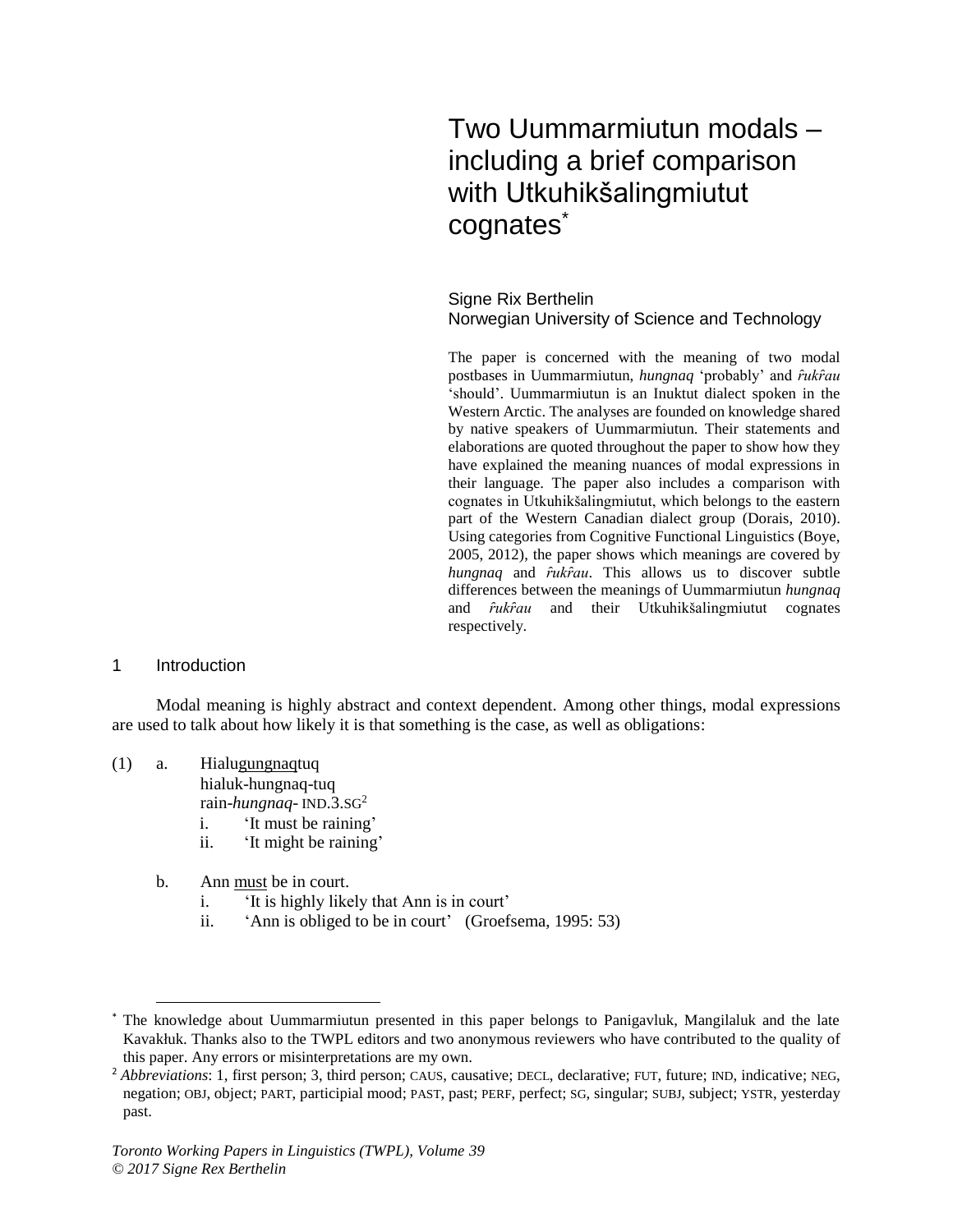(1a) shows that Uummarmiutun *Hialugungnaqtuq* 'it rain-*hungnaq*' can be used to express two different epistemic modal *forces*: partial force on the (i)-interpretation, where the speaker is fairly but not completely certain, and neutral force on the (ii)-interpretation, where the speaker is less certain. While the force varies, both readings nevertheless have to do with the expression of how likely it is that it is raining, that is epistemic modality. (1b), on the other hand, shows that English *Ann must be in court* can be used to express two different modal *types*: epistemic modality on reading (i), and root modality on reading (ii). Like many modals in Indo-European languages, English *must* is hence a case of lexical root-epistemic overlap (see Van der Auwera & Ammann, 2013). Uummarmiutun *hungnaq*, on the other hand, is a varying force modal. The linguistics literature has paid significant attention to questions pertaining to the semantics and pragmatics of modal expressions (e.g. Kratzer, 1981; Öhlschläger, 1989; Eide, 2005). In spite of this, the body of in-depth empirical and theoretical investigations of modality in non-Indo-European languages has just recently begun to grow (e.g. Kehayov & Leesik, 2009; Deal, 2011; Matthewson, 2013). Generalizations about linguistic phenomena should obviously not be based on a single language family, and modality is no exception. It is therefore important to study modal expressions in many different languages. It is moreover of significant importance that the categories used to describe and compare modal expressions are fit to describe not only overlapping modals, but also varying force modals.

The present paper is concerned with the meanings of two modals, *hungnaq*<sup>3</sup> 'probably' and *fukfau* 'should', in the Inuktut dialect Uummarmiutun. It provides analyses of Uummarmiutun *hungnaq* and *ȓukȓau*  based on knowledge shared by Language Specialists Panigavluk, Mangilaluk and the late Kavakłuk, and their elaborations, explanations and judgments are quoted throughout the paper. The paper aims at providing a clear and intuitive overview of the meanings covered by the two modals. Moreover, the paper intends to give a small contribution to the understanding of how Inuktut dialects differ on the lexical semantic level by comparing *hungnaq* and *fukfau* with their cognates in Utkuhikšalingmiutut. Such comparison is made possible due to the availability of example sentences and rich descriptions of Utkuhikšalingmiutut *jungnaq* and *řukšau* in Briggs, Johns and Cook's (2015) postbase dictionary.<sup>4</sup>

Due to the abstract nature of modal meaning, the study and description of modal expressions pose certain challenges. As we saw in (1a-b) above, a single modal item can be used to express several nuances of meaning. Moreover, the comparison of the semantic properties of modal expressions cross-linguistically can be a messy affair; whereas some modals vary in force (cf. (1a)), other modals vary in type (cf. (1b)). The growing literature on modal expressions in non-Indo-European languages tend to perform their analyses within formal semantics. The present paper shows how categories and notions from Cognitive Functional Linguistics (Boye, 2005, 2012) can be useful in the description and comparison of modal expressions cross-linguistically. Doing so will, as we shall see, facilitate easy comparisons of Uummarmiutun *hungnaq* and *fukfau* with their Utkuhikšalingmiutut cognates.

The paper is structured as follows: §2 gives an overview of the linguistic affiliations of Uummarmiutun. *Hungnaq* and *fukfau* are affixes, more precisely postbases. The section therefore focuses on the aspects of Inuktut postbases which are immediately relevant to the study of modal meaning*.* §3 introduces modal meaning and the notions which are relevant to the exploration of the meanings covered by the modals under investigation. §4 describes the methodological foundation of the data collection, and

 $\overline{a}$ 

<sup>3</sup> This postbase is spelled *huknaq* in the Uummarmiutun dictionary (Lowe, 1984). In accordance with the preferences of the Language Specialists who worked on the project, the spelling *hungnaq* is used here. It is interesting to note that the North Slope Iñupiaq cognate is represented orthographically as *sugnaq* 'probably is V-ing' (MacLean, 2014: 654). Uummarmiutun is closely affiliated with North Slope Iñupiaq and both are considered dialects of Alaskan Iñupiatun. It is likely that the pronunciation of Uummarmiutun *hungnaq* was closer to the North Slope Iñupiaq *sugnaq* when Lowe consulted Uummarmiutun speakers in the mid 80's, and that this motivated the spelling *huknaq*. Nevertheless, the present day pronunciation of Uummarmiutun *hungnaq* is closer to the pronunciation of the Siglitun cognate which is represented orthographically as *yungnaq* "to have probably X-ed; must have X-ed" (Lowe, 2001: 371). Since Siglitun and Uummarmiutun are spoken in the same communities in the Inuvialuit Settlement Region in Canada, it is probable that language contact has caused today's pronunciation of Uummarmiutun *hungnaq*.

<sup>4</sup> The sound represented orthographically as *ř* in Utkuhikšalingmiutut is usually pronounced as [ɹ] (Briggs et al, 2015: 13). The sound represented orthographically as  $\hat{r}$  in Uummarmiutun is pronounced similarly.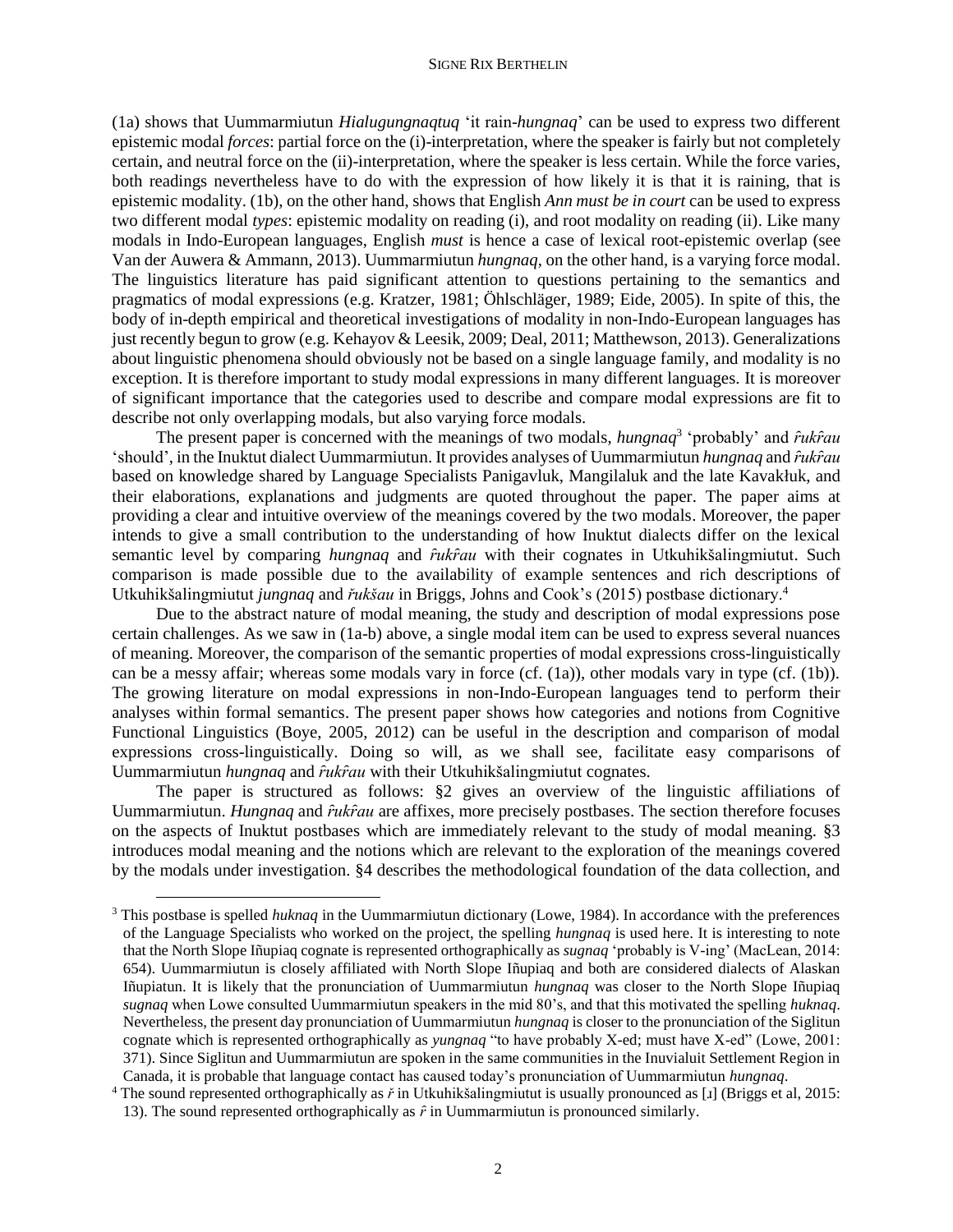§5 explores the meanings covered by *hungnaq* and *ȓukȓau* respectively. Finally, §6 compares the meaning of *hungnaq* and *ȓukȓau* with Utkuhikšalingmiutut, *jungnaq* and *řukšau*. §7 concludes the paper.

## 2 Uummarmiutun

Uummarmiutun is an Inuktut dialect spoken in the Inuvialuit Settlement Region in the Northwest Territories in Canada, mainly in Inuvik and Akłavik. In the early 1900s, Inupiat from Alaska migrated to the western parts of the Inuvialuit Settlement Region around the Mackenzie River Delta. They came to be known as Uummarmiut (Arnold et al. 2011). Uummarmiutun is closely related to North Alaskan Iñupiaq, and some people in Inuvik use the name Inupiatun rather than Uummarmiutun. Other Inuktut dialects in the Inuvialuit Settlement Region are Siglitun and Kangiryuarmiutun. As they were working towards their land claims, Uummarmiut, Siglit and Kangiryuarmiut decided to use the name Inuvialuit to refer to themselves collectively, and Inuvialuktun to refer to their three dialects collectively (Arnold et al. 2011: 11). After ten years of negotiations, the Inuvialuit and the Government of Canada signed the Inuvialuit Final Agreement in June 1984 (see e.g., Arctic Governance, 2016; Inuvialuit Regional Corporation, 2017a). Inuvialuit are deeply connected to their language (see Panigavluk, 2015; Oehler, 2012), and many people, including the staff at the Inuvialuit Cultural Resource Centre, work hard to increase the knowledge and use of the language. It is nevertheless important to keep in mind that Inuvialuktun speakers and learners alike express concern for their language's future (see Oehler, 2012, for a recent study on Inuvialuktun language and identity). According to a survey conducted between 2004 and 2007, 694 individuals in the Northwest Territories reported that they were fluent in Inuvialuktun (see Oehler, 2012: 6-7). One hundred ninety-six spoke Kangiryuarmiutun, and the remaining 498 speakers were divided between Siglitun and Uummarmiutun.<sup>5</sup>

The Inuktut dialect continuum spreads across Inuit country from the Little Diomede Island off the Alaskan coast in the west, across the arctic in Canada to Kalaallit Nunaat (Greenland) in the east. The language is usually divided into four main dialect groups: Alaskan Inupiaq, Western Canadian Inuktun, Eastern Canadian Inuktitut and Greenlandic Kalaallisut, as illustrated in Figure 1. The figure is based on MacLean (1986a), Nagai (2006), Lowe (1985a), Dorais (2010) and Berthelin (2017):



*Figure 1: Affiliations of the Inuktut dialects mentioned in the paper*<sup>6</sup>

<sup>5</sup> The reader is strongly encouraged to consult *Taimani* (Arnold et al. 2011) published by the Inuvialuit Cultural Resource Centre to learn about Inuvialuit history from time immemorial to the present day.

<sup>&</sup>lt;sup>6</sup> Note that many more Inuktut dialects exist, and the figure merely shows the immediate affiliations of the dialects mentioned in the paper.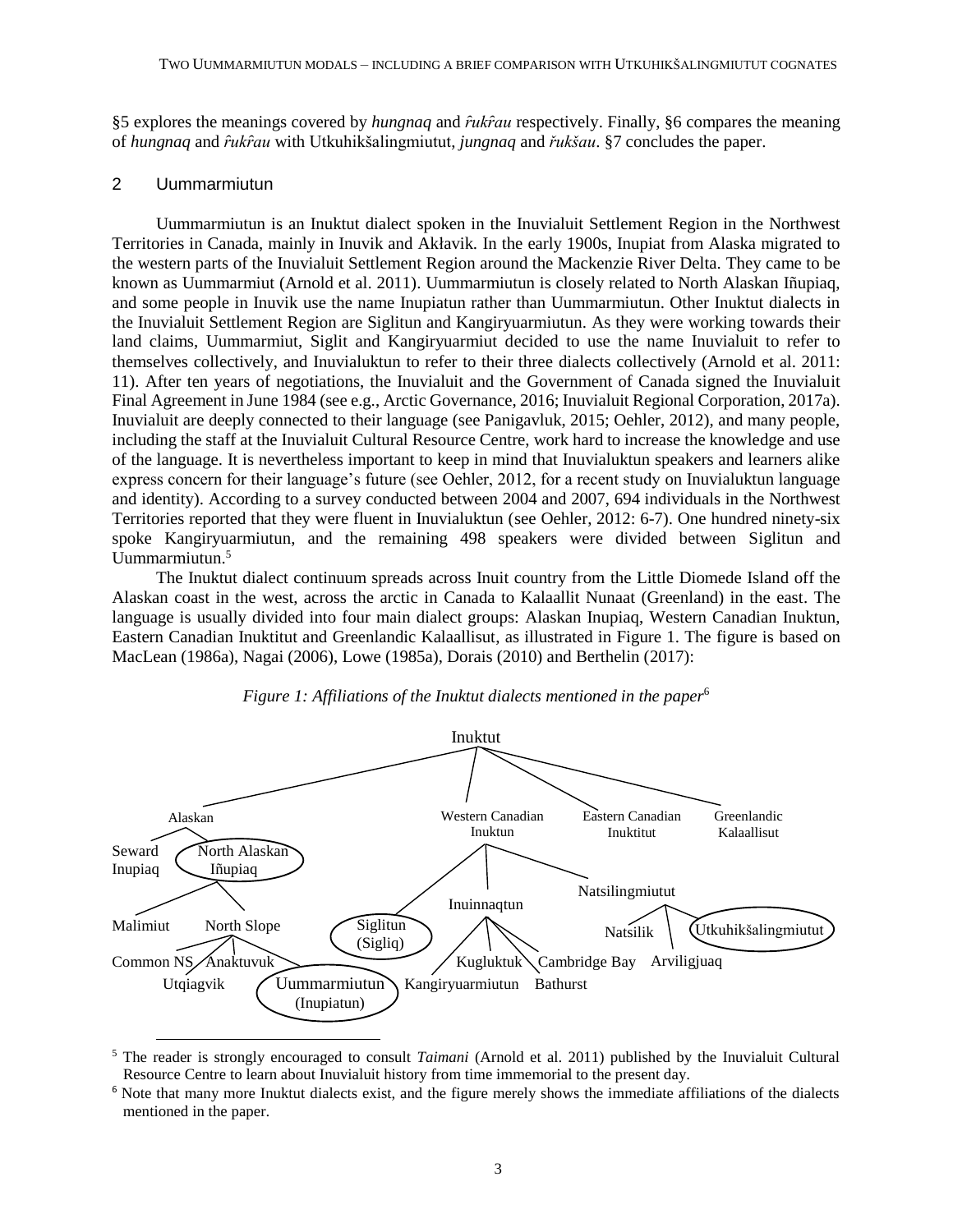Like Inuktut in general (e.g., Fortescue, 1980, 1983; Johns, 2014), Uummarmiutun is polysynthetic and agglutinative. One of the characteristics of Inuktut is the large inventory of postbases. The structure of the Inuktut word may be modelled as follows:<sup>7</sup>

$$
Figure 2: The Inuktut word
$$
  
\n
$$
\frac{\text{base (+ any number of postbases)}}{\text{stem}} + \text{ending (+ any number of encilities)}
$$

Nagai (2006: 35)

As indicated in Figure 2, postbases and enclitics are optional. Postbases can be used to add a wide range of different meanings to the interpretation (see Johns, 2014), such as concepts like 'establish', 'envy' and 'make' and abstract notions like modality and negation (see e.g., Fortescue, 1980). When a postbase or an ending is attached, various phonological processes may take place such as assimilation, gemination and deletion (se Dorais, 2010: Chapter 2, for Inuktut in general, and Lowe, 1984; MacLean, 1986, 2014, for Uummarmiutun and North Slope Iñupiaq in particular). The reader will therefore notice that Uummarmiutun *hungnaq* 'probably', for example, is realized in accordance with the orthographical representation *gungnaq* when attached to a stem ending in *k*, as in (2b):

(2) a. Hialuktuq hialuk-tuq rain-IND.3.SG 'It is raining'

 $\overline{a}$ 

b. Hialugungnaqtuq hialuk-hungnaq-tuq rain-*hungnaq*- IND.3.SG 'It must/might/could be raining'

In Inuktut, a postbase generally scopes over everything to its left (Fortescue, 1980, 1983). That is, when postbases co-occur, the postbase closer to the ending takes scope over the postbases closer to the stem:

- (3) a. Qilalugarniallahihuktuq qilalugaq-niaq-lla-hi-huk-tuq whale-hunt-able.to-become-want-IND.3.SG 'He wants to learn to be a whaler'
	- b. Aniniarungnaqtuq ani-niaq-hungnaq-ruq go.out-FUT-maybe-IND.3.SG 'Maybe he is going out'

The order of postbases in the Inuktut verb is generally so that postbases with aspectual meaning precede postbases with temporal meaning which precede postbases with epistemic meaning:

*Figure 3: Scope* stem + (aspectual affix) + (tense affix) + (epistemic modality) + inflection

(see Fortescue, 1980; Trondhjem, 2009)

 $7$  This figure fits nominal as well as verbal words. As the paper is concerned with modal postbases in verbal words, nominals will not be discussed any further.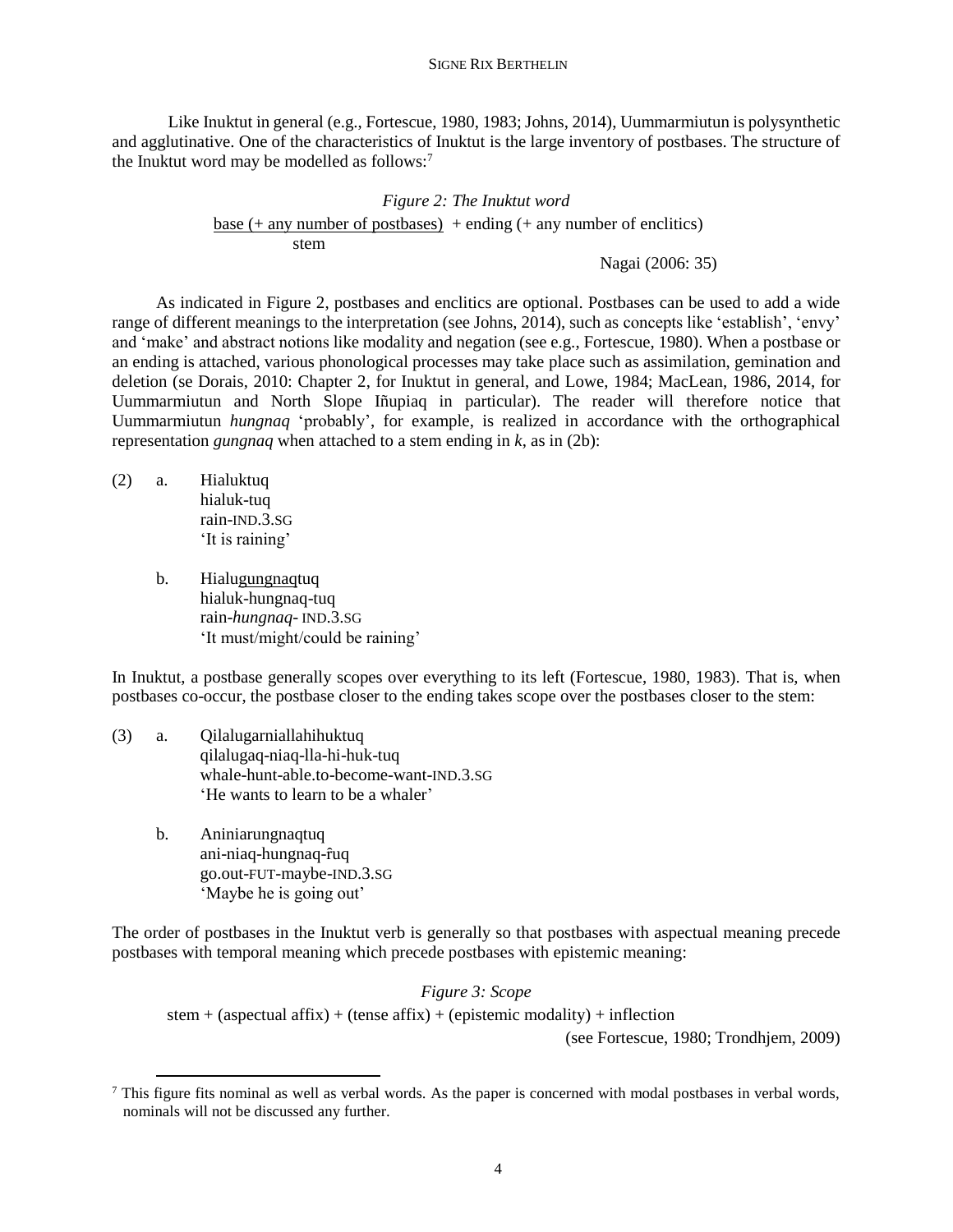Consider *Aniniarungnaqtuq* in (3b) above in relation to Figure 3; the future expression *niaq* precedes the epistemic modal *hungnaq* 'probably'. Uummarmiutun speaking consultants would consistently reject words with the opposite order, that is *hungnaq* 'probably + *niaq* 'future', and inform that they were in fact not words. When an Inuktut postbase has more than one meaning, the slot it occupies in the word can be used to disambiguate the postbase (Fortescue, 1980; Trondhjem, 2008, 2009). Simply put: If a postbase has one reading only, it can only occur in the slot assigned to that type of meaning. If a postbase has more than one reading, it can occur in different slots (in accordance with the types of meanings it allows), and the slot will aid the disambiguation. As we shall see later in the paper, restrictions on the relational order of modal postbases in Uummarmiutun and Utkuhikšalingmiutut play a crucial role in determining which meanings they cover. It follows from the rewrite rules in Fortescue (1980: 261) and his description of the slots that Inuktut postbases with root modal meaning occur closer to the stem than postbases with epistemic meaning (see also ibid.: 272).

The last note I want to make about Uummarmiutun grammar for now is concerned with tense. Like Alaskan Iñupiaq (MacLean, 1986, 2014), Uummarmiutun marks tense in its verbal inflections. This is illustrated in (4a), where *ruaq* indicates 'past'. <sup>8</sup> Alaskan Iñupiaq and Uummarmiutun verb endings are sensitive to a distinction between present and past tense (Lowe, 1985). This is different from tense marking in other Inuktut dialects, which mainly use postbases to mark tense, as illustrated in (4b-c) (see e.g., Trondhjem, 2008: 10):

- (4) a. Iñupiaq aniruaq ani-**ruaq** go.out-ind.PAST.3.SG 'He left'
	- b. Inuktitut anilaurtuq ani- **laur**- tuq go.out-YSTR.PAST-PART.3.SG 'He left yesterday'
	- c. West Greenlandic anisimavoq ani-**sima**-voq go.out-PERF-IND.3.SG 'He has left / He left' (Trondhjem,  $2008: 180$ <sup>9</sup>)<sup>9</sup>
- 3 Modal meaning

 $\overline{a}$ 

Through the use of modal expressions, speakers describe the necessity or possibility that an action is actualized given the circumstances, as in (5ab), as well as the necessity or possibility that a state of affairs is really the case, as in (5c):

- (5) a. I am so thirsty, I must have water.
	- b. The little girl needs her book, you must return it.
	- c. He dislikes fruit. He may not like apples.

<sup>&</sup>lt;sup>8</sup> The pronunciation of the sound represented as *r* in North Slope Iñupiaq corresponds to the sound represented as  $\hat{r}$  in Uummarmiutun.

<sup>&</sup>lt;sup>9</sup> Glosses translated from Danish by me.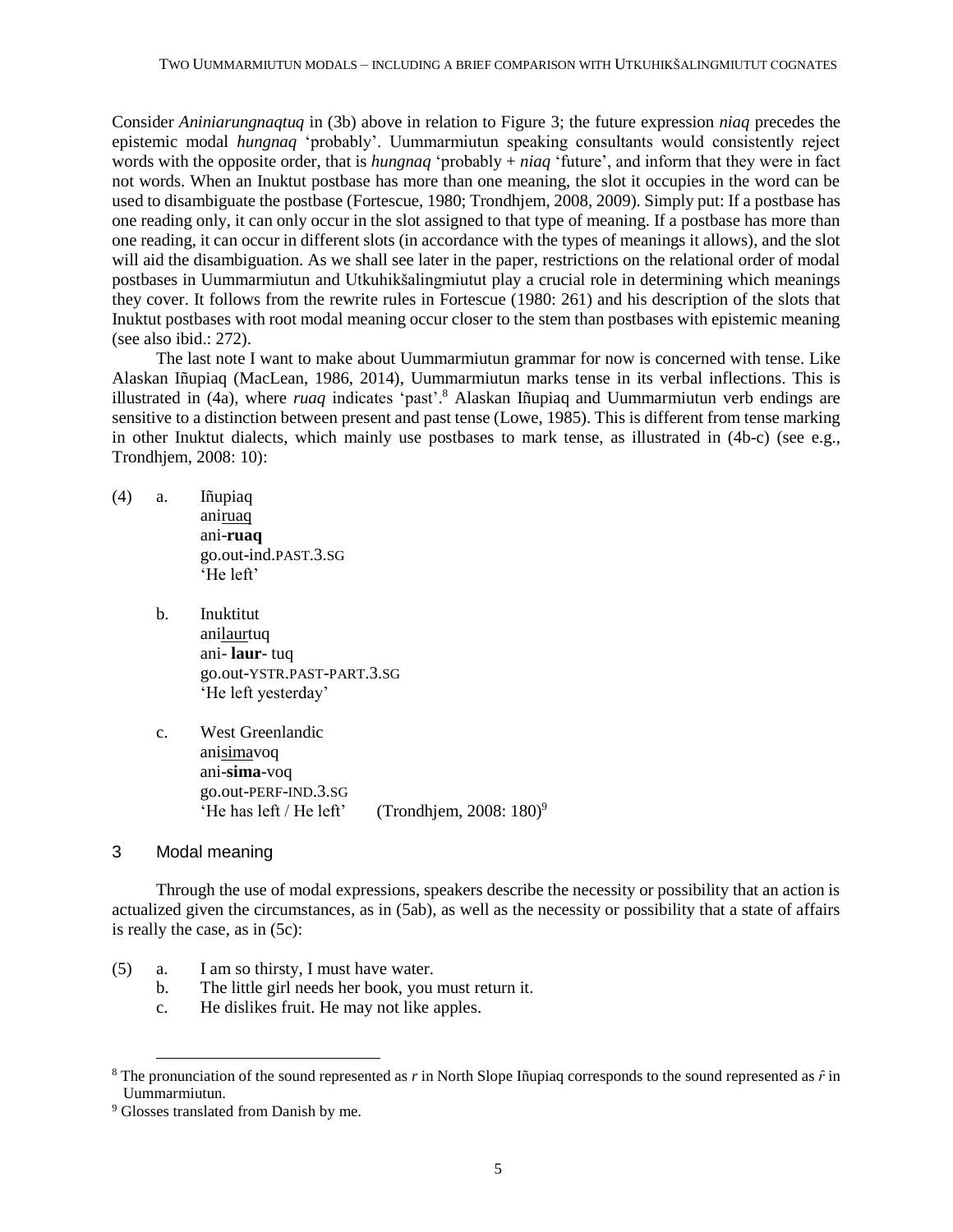The meanings of modal expressions are generally described in relation to two parameters: modal type and modal force. Modal types are divided into root and epistemic modality, and root modality is further subdivided into 'bouletic', 'dynamic' and 'deontic' modality (see e.g., Lyons, 1977; Eide 2005). Following Boye (2012) and Berthelin (*in prep*), evidentiality is not a type of modal meaning, but rather forms a category of epistemicity together with epistemic modality:



In (5a) above, *must* expresses dynamic modality, in that it makes a reference to the physical circumstances which push for the actualization of 'I have water'. In (5b), *must* expresses deontic modality in that it relates the actualization of 'you return the book' to a set of norms or social circumstances. Bouletic modality relates the actualization to desires (see Boye, 2005). Examples of bouletic modality is the meaning expressed by *huk* in (3a)<sup>10</sup> above and English *want*. *May* in (5c) expresses epistemic modality, in that it makes a reference to a pool of knowledge which is compatible with the verification of 'he not like apples'. Some authors (Palmer, 2001) include evidentiality in the category of epistemic modality, and some (Matthewson et al. 2007; Matthewson, 2010; Von Fintel & Gillies, 2010) argue that the two categories conflate. Evidentiality as well as epistemic modality is indeed an epistemic notion (Boye, 2012), and some linguistic expressions encode epistemic modality as well as evidential meaning. The two categories are nevertheless better kept apart (at least on the descriptive level), because some linguistic expressions encode epistemic modality without restricting the evidential parameter and vice versa (Boye, 2012; see also Nuyts, 2001a; Boye, 2005; Nuckholls & Michael, 2012).

Note that the English modals *must* and *may* are both used to express root as well as epistemic modal meanings. Consider (6):

(6) a. Ann must be in court.

 $\ddot{\phantom{a}}$ 

b. Mary may leave tomorrow. (Groefsema, 1995: 53)

Out of context (6a) has at least two meanings; one where Ann is obliged to be in court (deontic), and one where it is highly likely that Ann is in court (epistemic). Also (6b) has at least two meanings; one where Mary is permitted to leave tomorrow (deontic), and one where it is possible that Mary will leave tomorrow (epistemic). *Must* and *may* are thus cases of root-epistemic overlap, because their lexically encoded (i.e. semantic) meanings cover root as well as epistemic meanings. The disambiguation takes place on the pragmatic level, in other words, the hearer determines the intended meaning in accordance with contextual cues (see Groefsema, 1995). Note however, that all meanings of *may* are weaker than all meanings of *must*: In cases like in (6b), the actualization of 'Mary leave' is *possible* given what is permitted, or it is *possibly* true that Mary leaves tomorrow. As for *must* in (6a), it is necessary for Ann to be in court, or it is highly likely that she is in court. This means that *may* and *must* are lexically restricted to a certain modal force. Indo-European modals in general (Van der Auwera & Ammann, 2013) tend to restrict the force parameter lexically to one of the forces traditionally described as possibility or necessity, while the context determines

<sup>&</sup>lt;sup>10</sup> Uummarmiutun *huk* expresses bouletic modality in (3a), but it is not lexically restricted to bouletic modal meaning only – it rather has the more general root modal meaning where the force is located internal to the subject referent. (*Huk* does not cover epistemic meanings.) See Berthelin (2017) for a full account and Johns (1999) for accounts of postbases in other Inuktut dialects with meanings similar to Uummarmiutun *huk*.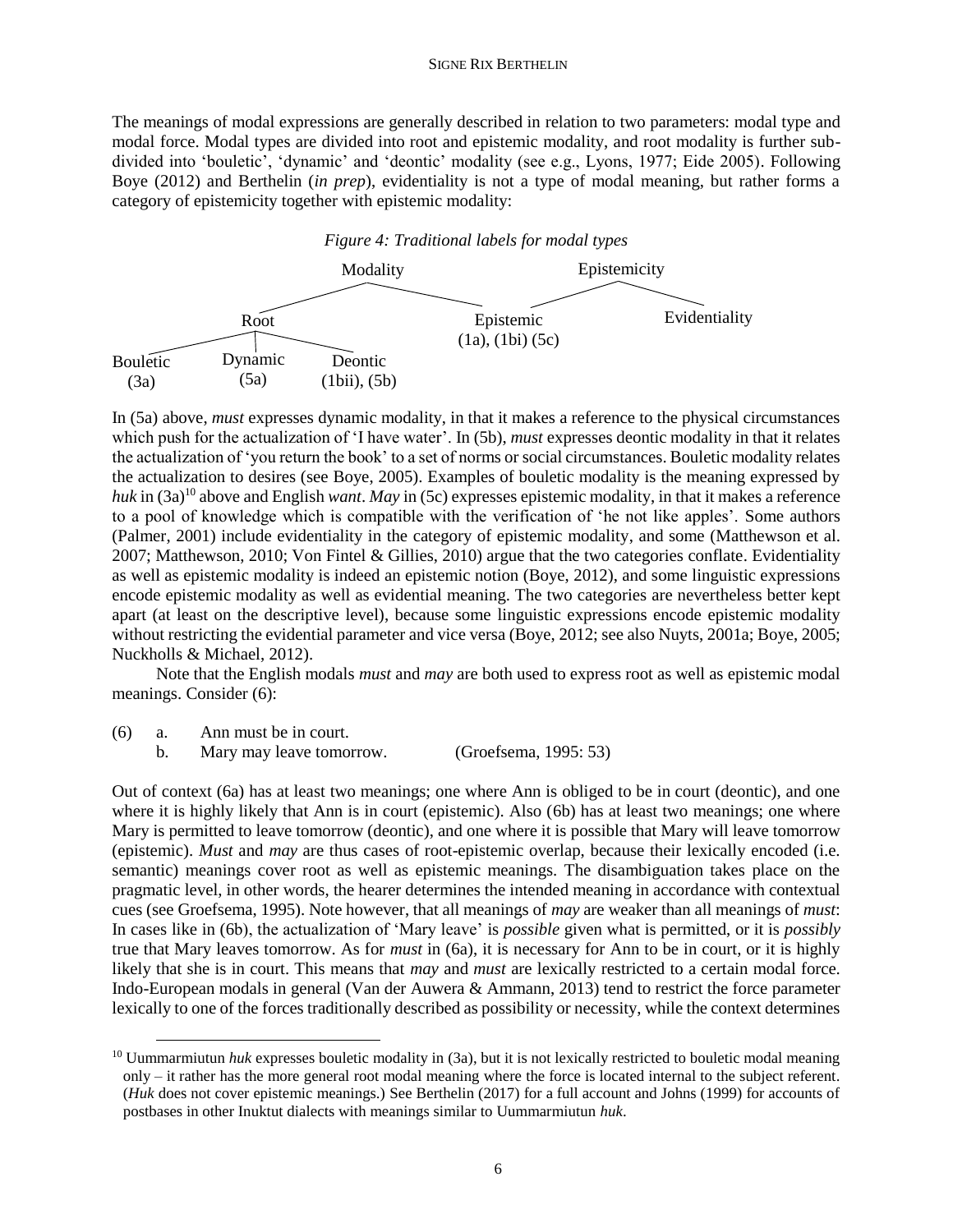the modal type (root or epistemic) as illustrated in (6). Also West Greenlandic (Fortescue, 1984), Tuvan (Anderson & Harrison, 1999), Mandarin (Li & Thompson, 1981) and Egyptian Arabic (Gary & Gamal-Eldin, 1982; Mitchell & Al-Hassan, 1994) display root-epistemic overlap. Root-epistemic overlap is by no means a universal phenomenon. Several languages of the world have non-overlapping modal expressions. That is, modals which lexically restrict a specific modal type. Non-overlapping modals are especially common in languages in Papua New Guinea and in the Americas (see Van der Auwera & Ammann's (2013) WALS map for Feature 76A), including Uummarmiutun.

In the formal semantics literature (e.g., Kratzer, 1981, 2012; Von Fintel, 2006; Peterson, 2010), modal force is conceived of as a distinction between possibility and necessity, or in terms of existential or universal quantification over possible worlds. To facilitate descriptive clarity and easy comparison of the modals in focus of the present study I shall approach modal force through the notion of unrealized forcedynamic potential (Sweetser, 1984, 1990; Talmy, 1988; Boye, 2005). This conception of modality defines modal meaning as a source which produces a force moving an antagonist towards a goal. In (5b), for instance, a set of norms produce partial force which moves the event 'you return the book' towards (but not all the way to!) actualization. And in (5c) the pool of knowledge produces a neutral force towards the verification of the proposition 'he not like apples' (see also Boye, 2005, 2012; Berthelin, 2017). The force distinctions relevant to the modals under discussion here are partial, neutral and less than full.

| Table 1: Force  |                                |                                      |  |
|-----------------|--------------------------------|--------------------------------------|--|
| Non-modal force | <b>Modal</b> forces            |                                      |  |
| Full            | Partial<br>English <i>must</i> | <b>Neutral</b><br>English <i>may</i> |  |
| Full            | Less than full                 |                                      |  |

(adapted from Boye, 2012: 22; see also Berthelin, 2017)

As can be read from Table 1, a full force is not a modal force (see Boye, 2005; Berthelin, 2017: Chapter 3, for details). This is in line with the definition of modality as *un*realized force-dynamic potential which appropriately excludes full certainty and causative meanings from the semantic space of modality. An expression may of course encode a meaning which covers for instance full certainty and partial epistemic force (see Boye, 2012). Such expressions simply cover a modal meaning as well as a neighboring nonmodal meaning, and their force restriction can be labelled 'more than neutral force' (see Boye, 2012). In addition to its clear distinction between modal and non-modal meanings, a benefit of the force distinctions illustrated in Table 1 is that it is easily applicable in the analyses of varying force modals, which are found in several languages of the world, including Uummarmiutun.<sup>11</sup>

# 4 Methodology

 $\ddot{\phantom{a}}$ 

The methods used to collect knowledge about *hungnaq* and  $\hat{r} u \hat{k} \hat{r} a u$  is based in Matthewson's (2004) semantic fieldwork methods (see also Bohnemeyer, 2015; Bochnak & Matthewson, 2015). The premise is that knowing the meaning of an expression is to know under which conditions an utterance with that expression can and cannot be used. During our meetings, the language consultants working on the project were asked in various ways to share knowledge about which scenarios match utterances with *hungnaq* and *ȓukȓau*. Modal meaning is highly abstract and context dependent. The discussion of sentences in relation to contexts therefore helps the researcher perform a systematic investigation, and it facilitates consultants in

<sup>&</sup>lt;sup>11</sup> See Deal (2011) and Peterson (2010) for ways to handle varying force modals in Nez Perce and Gitksan within formal semantic models.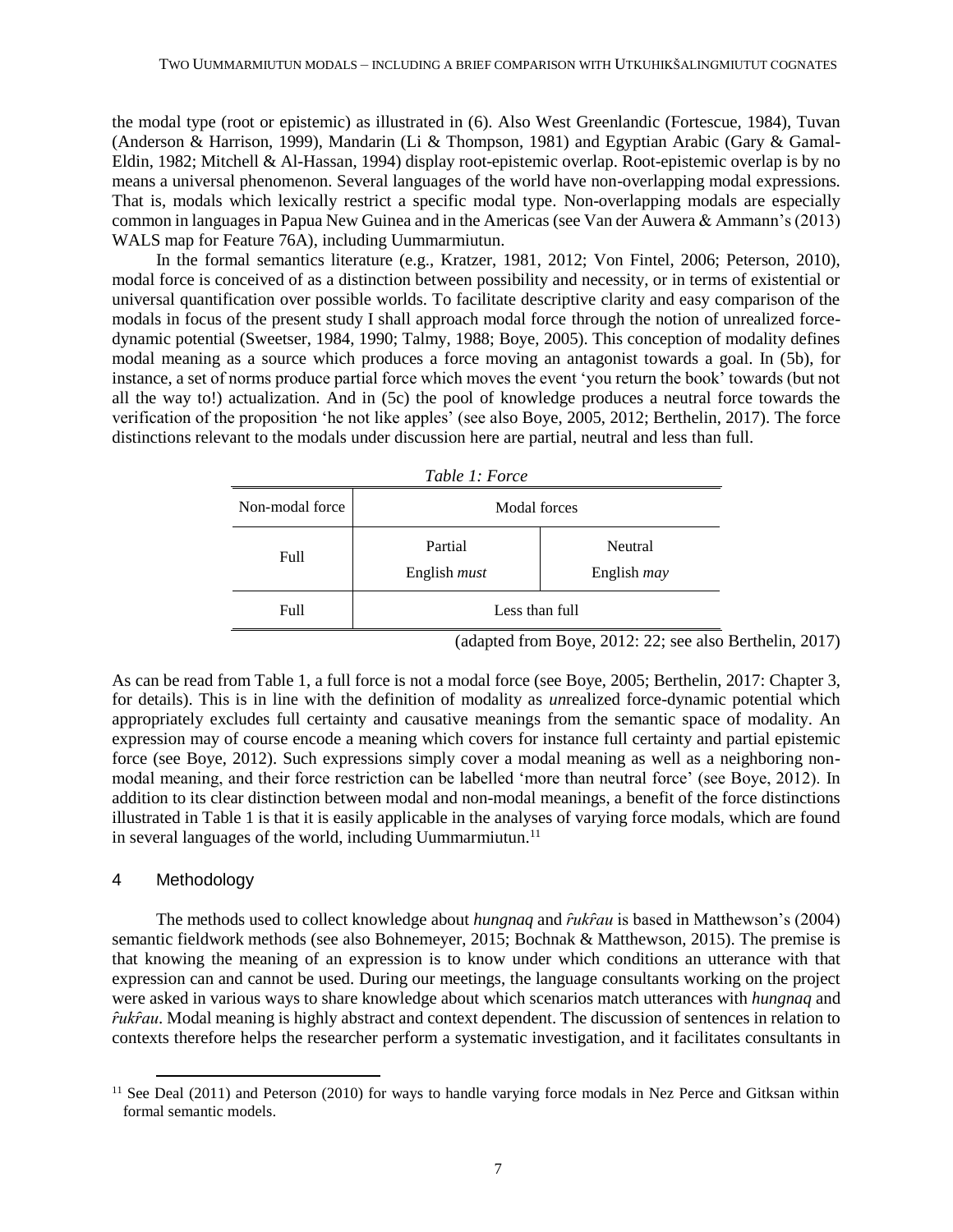explaining and elaborating on the subtle meaning nuances of the modal expressions in their language. During our meetings, I would ask the consultant to explain the meaning of a sentence to me by describing a scenario where it can be uttered. Another question frame was to present a sentence plus a scenario and ask if the sentence could be uttered in that scenario. This frame is especially suitable for obtaining negative data, and thereby to understand which meanings are *not* covered by the expression under investigation (see Matthewson, 2004). Another fruitful and fun way to talk about linguistic meaning is through minimal pairs. That is, I would ask the consultant to compare two sentences; for instance one with *fukfau* and one with a different postbase with presumed similar meaning. This type of question inspired elaborate scenarios and the sharing of subtle details concerning the meaning and use of the expressions figuring in the minimal pair (see Mathewson, 2004; Berthelin, 2017, for details on this methodology).

The data presented throughout the paper has the shape of quotes from the interview sessions. This way of rendering data increases transparency, and it serves to show exactly how the consultants have chosen to render the explanations and knowledge about *hungnaq* and *fukfau*. It is Panigavluk, Mangilaluk and Kavakłuk who have shared the knowledge. Following our agreement, the person who gave the individual datum is anonymized. J, L and N refer to the consultants, and S refers to the interviewer. Feminine and masculine pronouns are used randomly.

5 The Uummarmiutun modal postbases hungnag and  $\frac{f}{L}$ uk $\frac{f}{L}$ au<sup>12</sup>

## 5.1 hungnaq

 $\overline{a}$ 

Let us start with modal type. In the Uummarmiutun dictionary (Lowe 1984: 105), the meaning of *hungnaq* is glossed as 'probably'. This indicates that *hungnaq* can be used to express epistemic modal meaning.

(7) Aullaruknaqtuq aullaq-huknaq-tuq leave-*hungnaq*-IND.3.SG 'He probably left' (Lowe,  $1984: 105$ )<sup>13</sup>

Consultants never translate Uummarmiutun sentences with *hungnaq* into English sentences conveying root meaning. Moreover, when asked about the meaning of a sentence with *hungnaq*, consultants always explain it with epistemic notions such as 'not too sure', as for instance in (8):

- (8) The interviewer has asked the consultant about the meaning of *Hialugungnaqtuq* 'it is raining*hungnaq*':
	- L: It must be raining. If you're not too certain, you say Hialugungnaqtuq. 'It might be raining'. It's not definitly .. not like Hialuktuq. Hialungungnaqtuq means 'It must be raining'. 'It could be raining' or 'It might be raining'.

Sentences under discussion:

| Hialugungnaqtuq                  | Hialuktuq       |
|----------------------------------|-----------------|
| hialuk-hungnaq-tuq               | hialuk-tuq      |
| rain-hungnaq-IND.3.SG            | rain-IND.3.SG   |
| 'It must/might/could be raining' | 'It is raining' |

 $12$  The data in the present section are all from Berthelin (2017). The analyses, however, are more specifically aimed at fulfilling the purpose of the present paper, i.e. the purpose of providing a clear overview of the meanings covered by *hungnaq* and *ȓukȓau* and in turn compare the findings with Utkuhikšalingmiutut cognates. For more data on *hungnaq* and *fukfau* and fully-fledged semantic and pragmatic accounts, the reader is referred to Berthelin (ibid.).

 $<sup>13</sup>$  The sentences and translations are from Lowe (1984). The segmentation and glossing are my own responsibility.</sup>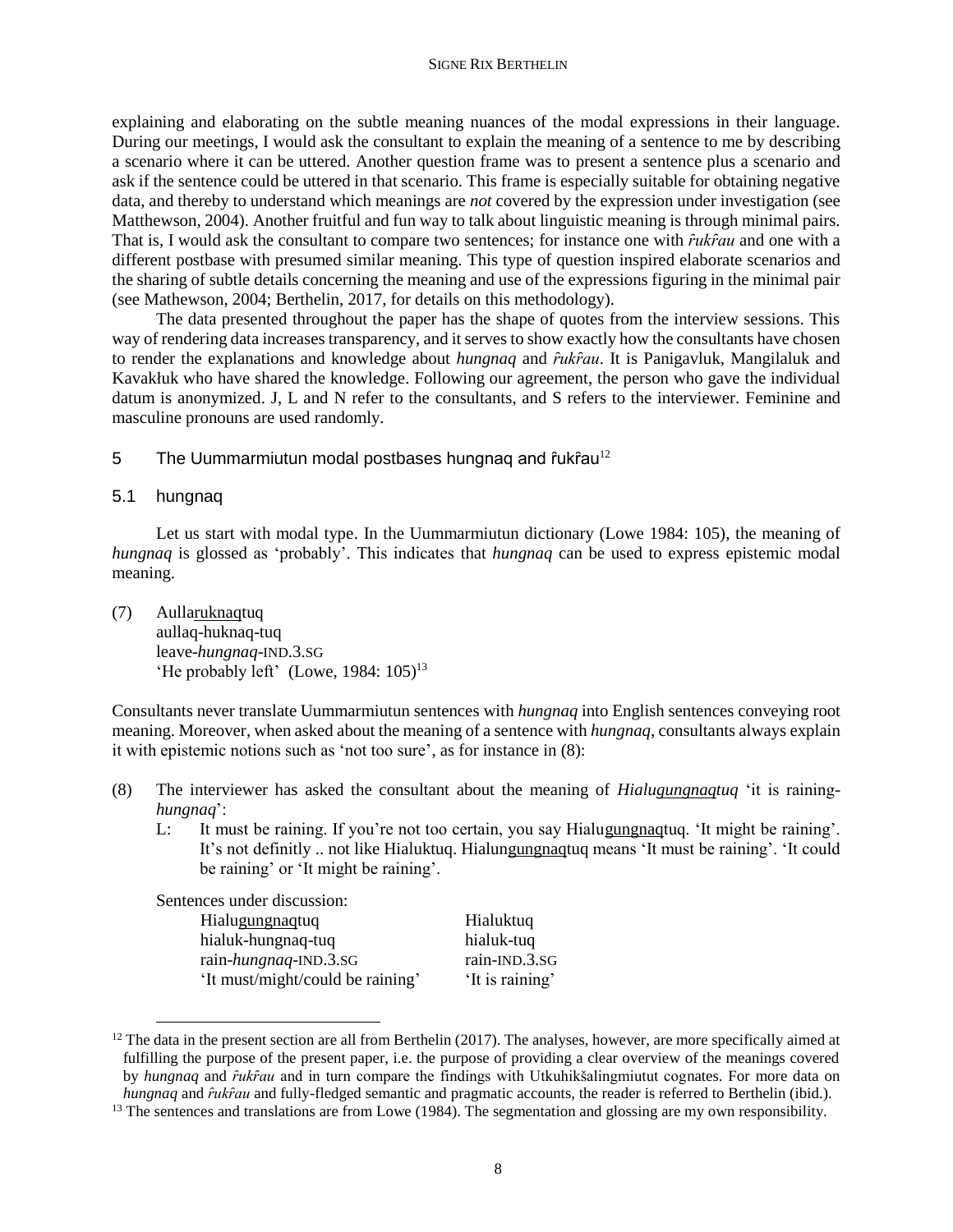*Hungnaq* is not merely strongly associated with epistemic meaning – *hungnaq* is actually restricted to epistemic meaning. In (9) below, for instance, the consultants do not approve of *Anihungnaqtunga* 'I go out-*hungnaq*' as a vehicle for conveying the speaker's need to leave:

- (9) S: I'm running late and I have to leave the party, I'm with some friends, I'm visiting, and I have to leave. ... Because I'm running late and AHHH! .. Can I then say Anihungnaqtunga ?
	- J: … Aniaghirunga.
	- S: Aniaghifunga ... But Anihungnaqtunga ? Does that work when I .. ?
	- J: No! [giggles] You're saying 'Maybe I'm outside, I don't know'
	- J&S: [laughter]

Sentences under discussion: Anihungnaqtunga Aniaqhifunga ani-hungnaq-tunga ani-aqhi-funga leave/go.outside-*hungnaq*-IND.1.SG leave/go.outside-be.about.to-IND.1.SG<br>'Mavbe I'm outside' 'I'm about to leave' #'Maybe I'm outside'

In addition to such judgments, the combinatorial restrictions on *hungnaq* show that this postbase is restricted to epistemic meaning only. Recall from §2 that Inuktut postbases are restricted to certain slots in the word depending on the type of meaning they express, and that the order of postbases within the word can be used to disambiguate postbases which cover more than one type of meaning (Fortescue, 1980; Trondhjem, 2008, 2009). Epistemic affixes belong in the slot closer to the verb ending than expressions of root modal meaning (see Fortescue, 1980: 261, 272). Data (10–11) below show that when *hungnaq* cooccurs with negation, *hungnaq* requires the slot closer to the ending, whereas the opposite order is appropriate for the root modal postbase  $\hat{r}$ uk $\hat{r}$ au 'should' in combination with negation (see §5.2 below on *ȓukȓau*). In other words, *hungnaq* scopes over negation, as reflected by the permitted postbase order, whereas negation scopes over  $\hat{r}$ *uk* $\hat{r}$ *au*:

- (10) a. Accepted: *nngit + hungnaq* Aningitchungnaqtuq ani-nngit-hungnaq-tuq leave-NEG-maybe-IND.3.SG 'Maybe he didn't leave.'
	- b. Rejected: *hungnaq + nngit* \* Anihungnanngitchuq ani-hungnaq-nngit-tuq leave-*hungnaq*-NEG-IND.3.SG
- (11) a. Accepted: *ȓukȓau + nngit* Utiqtukfaunngitchuq utiq-fukfau-nngit-fuq come.back-*ȓukȓau*-NEG-IND.3.SG 'You don't have to give it back' Lit.: 'It does not have to return.'
	- b. Rejected: *nngit + ȓukȓau* \* Utinngittukȓauȓuq utiq**-**nngit-ȓukȓau-ȓuq come.back-NEG-*ȓukȓau*-IND.3.SG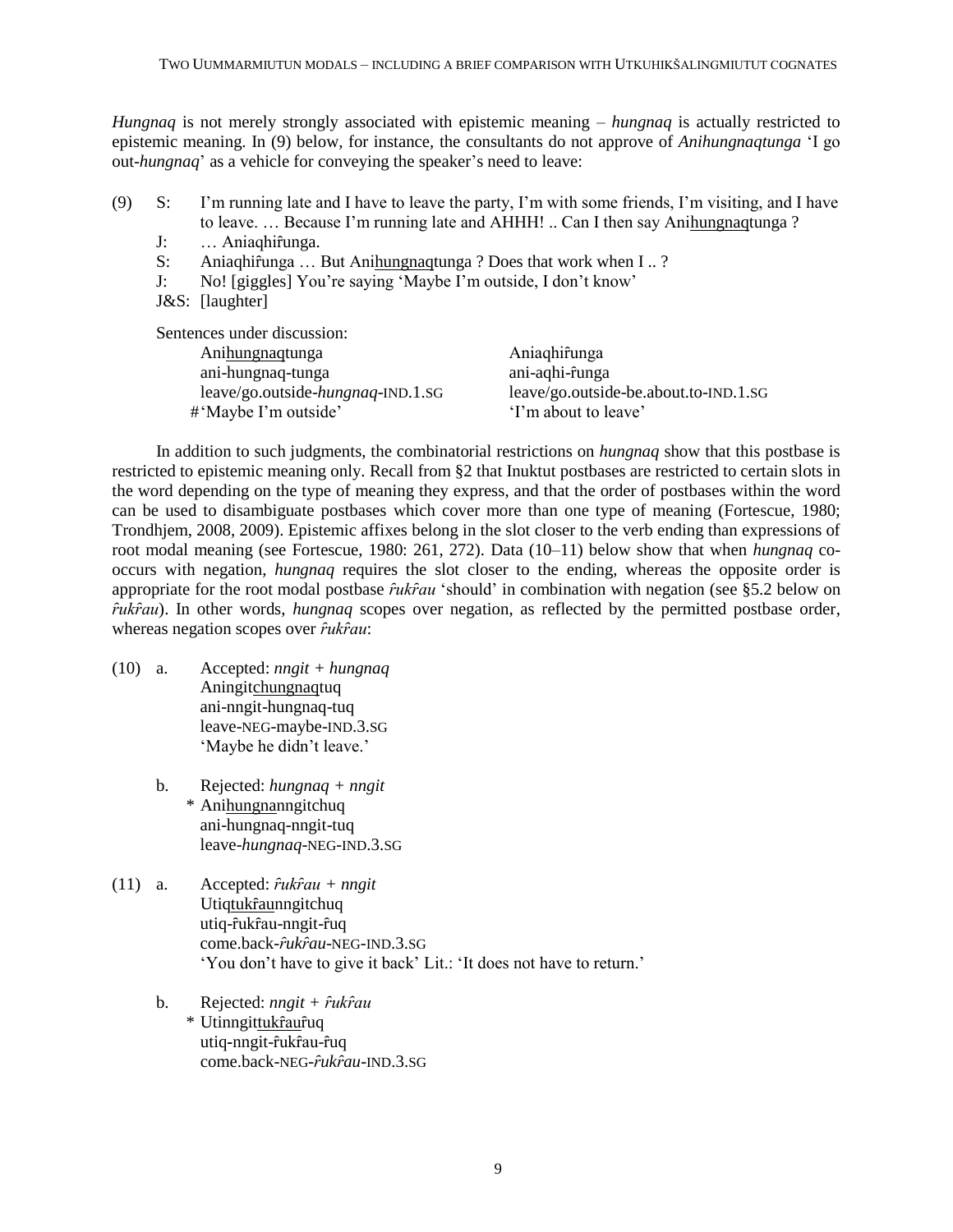If *hungnaq* could be used to express root meanings, we would expect the order *hungnaq* + *nngit* to be acceptable. This is however not the case, as seen in data like (10b). Also the permitted order of *fukfau* and *hungnaq* indicates that *hungnaq* covers epistemic meaning only (Berthelin, 2017):

- (12) a. Rejected: *hungnaq* + *ȓukȓau* \* Anihungnaqtukȓauȓuq ani-hungnaq-fukfau-fuq leave-*hungnaq*-*ȓukȓau*-IND.3.SG
	- b. Accepted: *ȓukȓau* + *hungnaq* Havaktukȓauhungnaqtuq havak-fukfau-hungnaq-fuq work -*ȓukȓau*-*maybe*-IND.3.SG (you fixed something and) 'maybe it's gonna work'

Data like (12) show that *hungnaq* has to occur closer to the ending than  $\hat{r} u \hat{k} \hat{r} a u$  – the opposite order is not acceptable. The same restrictions apply on the relational order of *hungnaq* in combination with the root modal *yumiñaq* 'may, can':

(13) a. Accepted: *yumiñaq + hungnaq* Aniyumiñarungnaqtuq ani-yumiñaq-hungnaq-tuq leave-may/can-*hungnaq*-IND.3.SG 'Maybe he could go out'

 $\ddot{\phantom{a}}$ 

b. Rejected: *hungnaq + yumiñaq*  \* Tunihungnarumiñaraa tuni-hungnaq-yumiñaq-raa sell-*hungnaq*-may/can-IND.3.SG.SUBJ.3.SG.OBJ

On the modal type parameter, *hungnaq* is thus more restrictive than for instance English *must* and *may*, in that *hungnaq* is restricted to epistemic modal meaning while *must* and *may* both covers root as well as epistemic meanings. On the modal force parameter, however, *hungnaq* is broader than expressions like *must* and *may*: *hungnaq* covers neutral *as well as* partial force. In (8) above, the consultant translates the sentence with *hungnaq*, *hialugungnaqtuq*, into 'it might be raining' and 'it could be raining' which express neutral force, and 'it must be raining' which expresses partial force. Also (14) and (15) below show that the meaning of *hungnaq* covers neutral as well as partial force. In (14), the consultant is asked how to convey a communication intention rendered in English as 'Well, maybe she left, maybe she's still here. I don't know'. The speaker in the scenario cannot find Sussie, and this leads her to the assumption that the chances that she has left equal the chances that she is still there, that is, she does not know. The consultant chooses *hungnaq* to covey this epistemic uncertainty:

- (14) S: Let's say you're at a party with some friends, and you're, you're looking for Sussie, and you can't find her, so you say 'Well, maybe she left, maybe she's still here. I don't know'.
	- J: Sussie aullarungnaqtuq. Or .. Anihungnaqtuq. Yeah, Sussie anihungnaqtuq.<sup>14</sup>

<sup>&</sup>lt;sup>14</sup> The consultant does not translate the whole sentence in the scenario. This is probably because she finds that *Sussie anihungnaqtuq* is sufficient to convey the communication intention in the stimulus.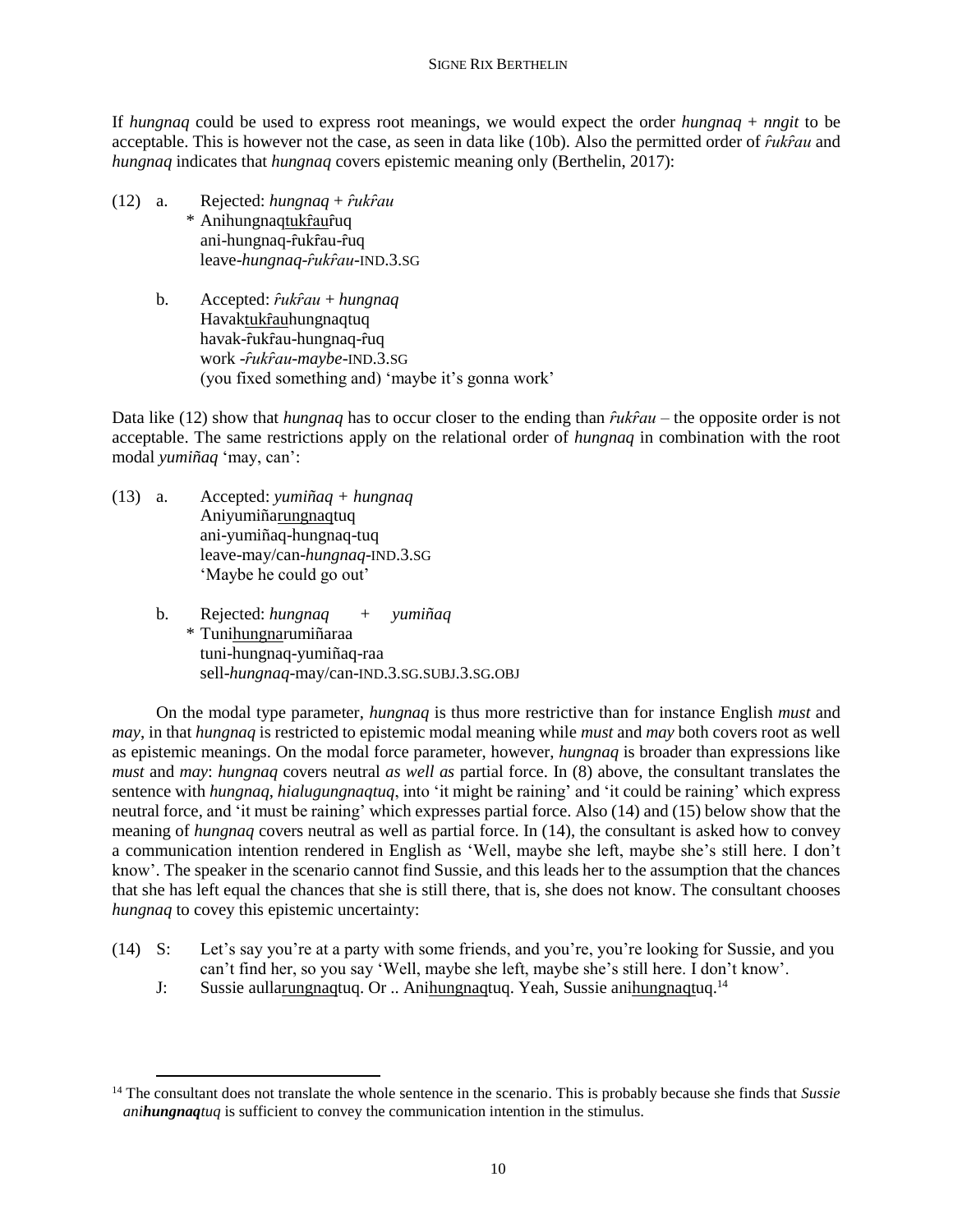Sentences under discussion: Sussie aullarungnaqtuq Sussie anihungnaqtuq Sussie aullaq-hungnaq-tuq<br>
[NAME] leave-*hungnaq*-IND.3.SG [NAME] leave/go.outside-

[NAME] leave-*hungnaq*-IND.3.SG [NAME] leave/go.outside-*hungnaq*-IND.3.SG 'Maybe Sussie left'

(15) below shows that *hungnaq* can also be used to express partial epistemic force. Here the consultant explains the meaning of a sentence with *hungnaq* through a scenario where it is highly likely that the subject referent has arrived on the given location:

- (15) S: Could they also say Ii, tikitchungnaqtuq ?
	- L: They could say it like that, 'He must have reached'. Nobody called us or nobody radioed us, Tikitchungnaqtuq, he must have got there. Otherwise we would have heard other – you know – other uhh .. something different.

Sentence under discussion:

Ii, tikitchungnaqtuq ii tikit-hungnaq-tuq yes arrive-*hungnaq*-IND.3.SG 'He must have reached'

*Hungnaq* is hence appropriate when the speaker has a high degree of certainty, but – as (16) below shows – not when the speaker is fully certain. The consultant who gave (16) interprets the scenario such that the evidence leads the speaker to *know* that her husband went hunting, and she rejects the use of *Anguniarungnaqtuq* 'he hunting-*hungnaq*', which she explains as 'I think he went hunting':<sup>15</sup>

- (16) Scenario: My husband picks up all his hunting gear and he puts on his boots and he takes off with his hunting partner. And then I go back to my sewing and the phone rings. The person asks me where my husband is. Can I say *Anguniarungnaqtuq* ?
	- N: No, you already know that he's out already. You already know that he's hunting. Angunia**rungnaq**tuq, you're thinking, 'I think he went hunting'.

Sentence under discussion: Anguniarungnaqtuq anguniaq-hungnaq-fuq hunting-*hungnaq*- IND.3.SG 'I think he went hunting'

 $\overline{a}$ 

Since the meaning of *hungnaq* covers neutral force as well as partial force – but not full force – its force restriction is appropriately labelled as 'less than full force'. Table 2 on the next page shows the semantic force restriction on *hungnaq* in relation to English *must* and *may* respectively:

<sup>15</sup> Note that (16) also shows that indirect evidentiality is not sufficient to license the use of *hungnaq* (Berthelin, 2017).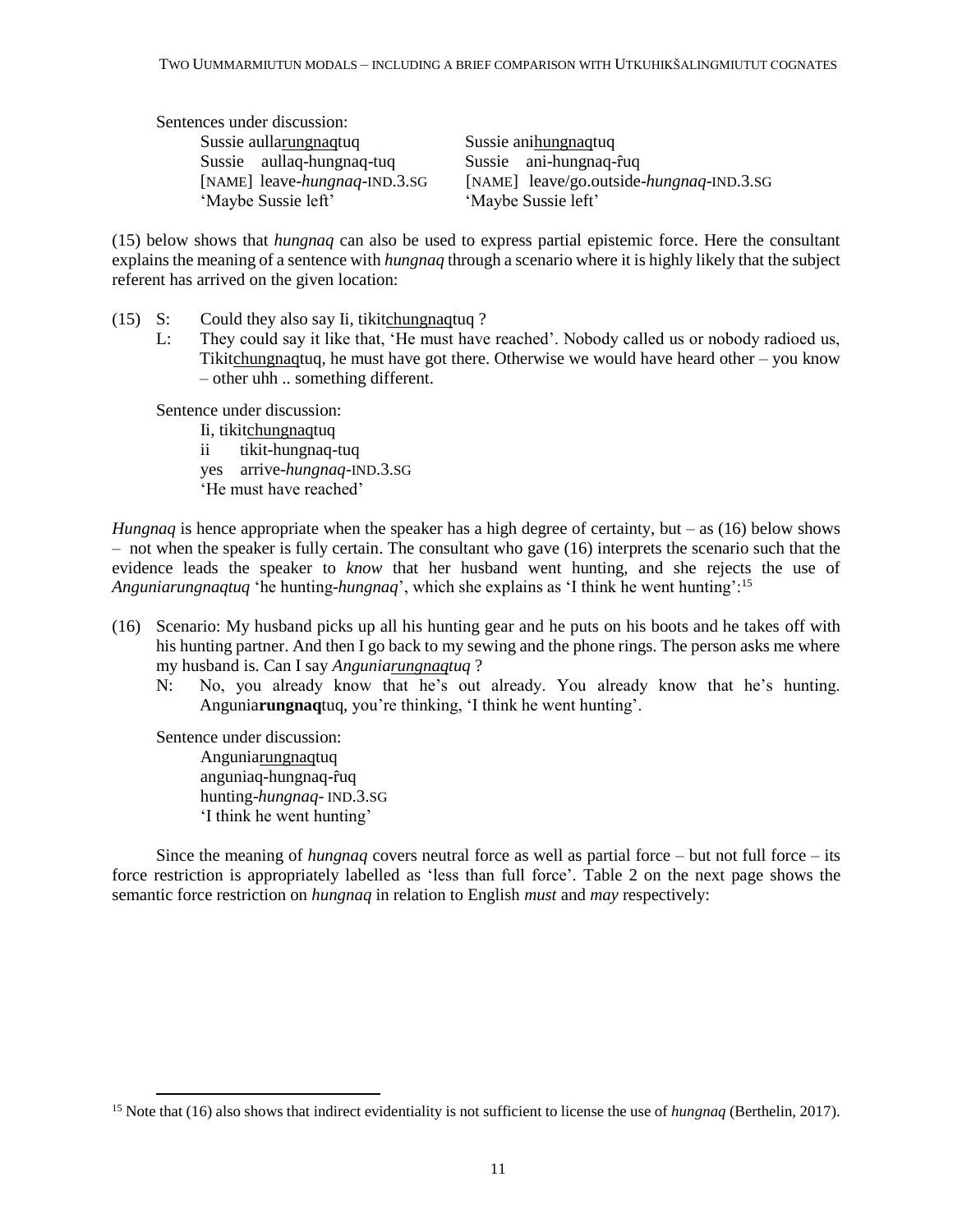| Table 2: Force  |                                        |                               |  |
|-----------------|----------------------------------------|-------------------------------|--|
| Non-modal force | Modal forces                           |                               |  |
| Full            | Partial<br>English <i>must</i>         | Neutral<br>English <i>may</i> |  |
| Full            | Less than full<br>Uummarmiutun hungnaq |                               |  |

# 5.2 ȓukȓau

The meaning of *ȓukȓau* is described as "*must, has to*" in the Uummarmiutun dictionary (Lowe, 1984: 170):

- (17) a. Hiñiktukȓauȓuq hiñik-fukfau-fuq sleep-*ȓukȓau*-IND.3.SG 'He must sleep'
	- b. Nirifukfaufuq niri-fukfau-fuq eat-*ȓukȓau*-IND.3.SG 'He has to eat'  $(Lowe, 1984: 170)^{16}$

English *must* and *have to* can be used to express epistemic as well as root modal meanings. The question is therefore whether Uummarmiutun  $\hat{r}uk\hat{r}au$  covers both these modal types, or whether it is lexically restricted to either. Before we look at the evidence that *fukfau* is in fact restricted to root modal meaning – more specifically deontic meaning – at the present stage of Uummarmiutun, let us briefly address the force restrictions on *ȓukȓau*.

The glosses in the dictionary (Lowe, 1984) suggest that *fukfau* is not a variable force modal but rather restricted to partial force. This is confirmed by data like (18). Here J discusses the sentence *Peter aulluqtuk* $\hat{r}$ *au* $\hat{r}$ *uq* 'Peter leave- $\hat{r}$ *uk* $\hat{r}$ *au*'. She clearly reserves the sentence for the expression of an obligation, which is a partial force notion, rather than a permission, which is a neutral force notion:

(18) J: You commanding Peter..

N: ... to leave. He is getting too drunk, so he has to leave! Aullaqtuk fau $\hat{r}$ uq Peter! Ani $\hat{r}$ uk $\hat{r}$ au $\hat{r}$ uq! [Interviewer asks about *aullallaȓuq*]

- J: You could go. 'Peter could go'.
- N: It's up to him if he wants to go or not. 'He could go'. [..] You're telling me 'he can go'. But he doesn't really have to go. It's not -tukrauruq.

Sentences under discussion:

 $\overline{a}$ 

Aullaqtukfaufuq Peter! Anifukfaufuq! Aullallafuq aullaq-fukfau-tuq Peter ani-fukfau-tuq aullaq-lla-tuq leave-*ȓukȓau*-IND.3.SG [name] go.out-*ȓukȓau*-IND.3.SG leave-*can/may*-IND.3.SG 'Peter must leave! He must get out!' 'He may leave'

<sup>&</sup>lt;sup>16</sup> The sentences and translations are from Lowe (1984). The segmentation and glossing are my own.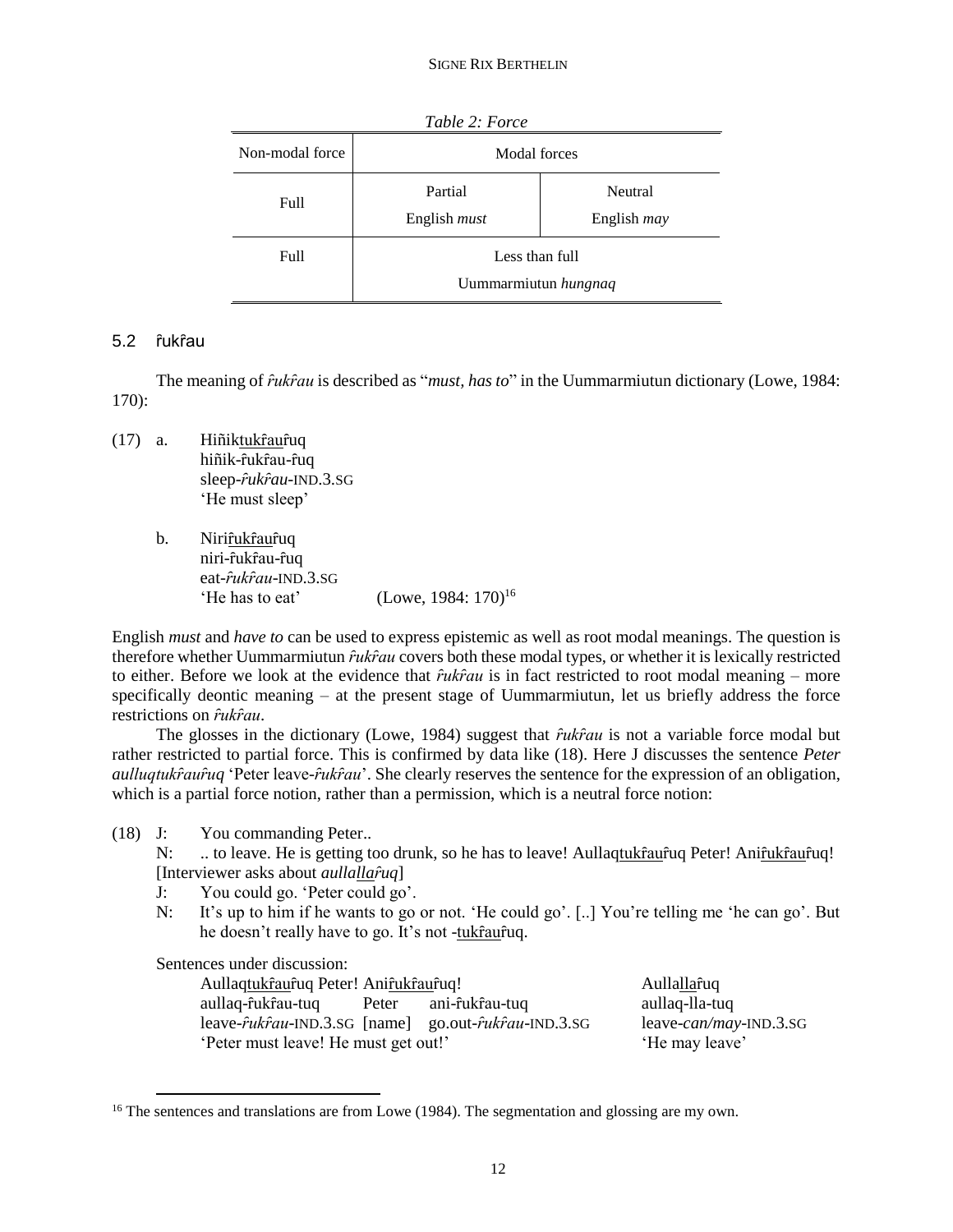As for modal type, the data confirm that  $\hat{r}uk\hat{r}au$  covers root modal meaning. In (18) above, for instance, the consultants describe the meaning of *Peter aulluqtukrauruq* 'Peter leave-*rukrau*' through a scenario where the actualization of 'Peter leave' is related to a set of norms. This is a deontic meaning, and hence a type of root meaning (cf. Figure 4).  $\hat{R}uk\hat{r}au$  can also be used to talk about events in the future, but only if the event is planned or scheduled – and thereby involves a social contract (see Brandt, 1999; Boye,  $2001$ ) – or if it is desired by somebody as in (19):

- (19) Scenario: Simon knows a lot about whaling, and there's a big whaling meeting tomorrow. Is one of these – if any – sentences appropriate: Simon uqakihiruq or Simon uqaqtukrauruq
	- L: Okay if uhm .. if we're gonna choose somebody to talk for us, then Simon uqaqtukfaufuq. He's the one to speak. And then this Simon ugakihirtuq, it's just uhm, Simon will speak. You know – on his, not, not for .. just from himself. But us we want him to speak, so we say Uqaqtukfaufuq. He's gonna speak on our behalf.

Sentences under discussion:

| Simon uqakihirtuq         | Simon uqaqtukrauruq                             |  |
|---------------------------|-------------------------------------------------|--|
| Simon uqaq-kihi - tuq     | Simon uqaq-fukfau-tuq                           |  |
| [name] speak-FUT-IND.3.SG | [name] $speak$ - $\hat{r}uk\hat{r}au$ -IND.3.SG |  |
| 'Simon is going to speak' | 'Simon is going to/should speak'                |  |

*Rukfau* thus covers root modal meanings where the force comes from a source external to the subject referent, such as Peter's friends in (18) or the people who want Simon to speak in (19). If the source of the force is internal to the subject referent, *fukfau* is not accepted. During interviews, the word *tagiuqtukfaufuq*, 'he sneeze-*fukfau'*, was rejected as not understandable. During an email correspondence it became clear that the reason for the oddness of *fukfau* in combination with the stem *taguiq*- 'sneeze' is that it yields an interpretation where the subject referent is commanded (in this case by herself) to sneeze:

(20) About tagiuqtukfaufunga: "You're commanding yourself to tagiuq sneeze. You're saying 'I must sneeze'. You're telling yourself you have tagiuqhaq."

Sentence under discussion: Tagiuqtukraurunga tagiuq-rukrau-tunga sneeze-*ȓukȓau*-IND.1.SG 'I have to sneeze (command)'

Note that self-imposed commands such as in (20) are not to be confused with internal location of the source. It is not the speaker's internal desires or internal physical conditions that force the actualization of the sneezing in (20) – she commands herself to sneeze, that is, she imposes an obligation on herself. After all, it is slightly odd to view it as suitable or appropriate to sneeze, and hence the oddness of *tagiuqtukfaufuq*, 'he sneeze-*ȓukȓau*'. (20) is therefore compatible with the other data indicating that *ȓukȓau* makes a reference to a source external to the subject referent, more specifically a force from a set of norms, and *fukfau* is thus an expression of deontic (root) modality.

Some of the collected data show that *fukfau* not only covers root meaning but is actually *restricted* to root meaning. If the meaning of *fukfau* had covered epistemic modal meaning, we would expect the sentence *Nakuur̂ukr̂aur̂uq* to yield an interpretation along the lines of 'she must/might be doing good'. The sentence is rejected, however, because of the oddness in commanding someone to be doing good:

- (21) S: I was wondering about a word like, can you say Nakuu<del>fukfaufuq</del> ? Can you make a sentence with that? Or is it a weird word?
	- N: ... Wait ... No again you are telling this person has to be good.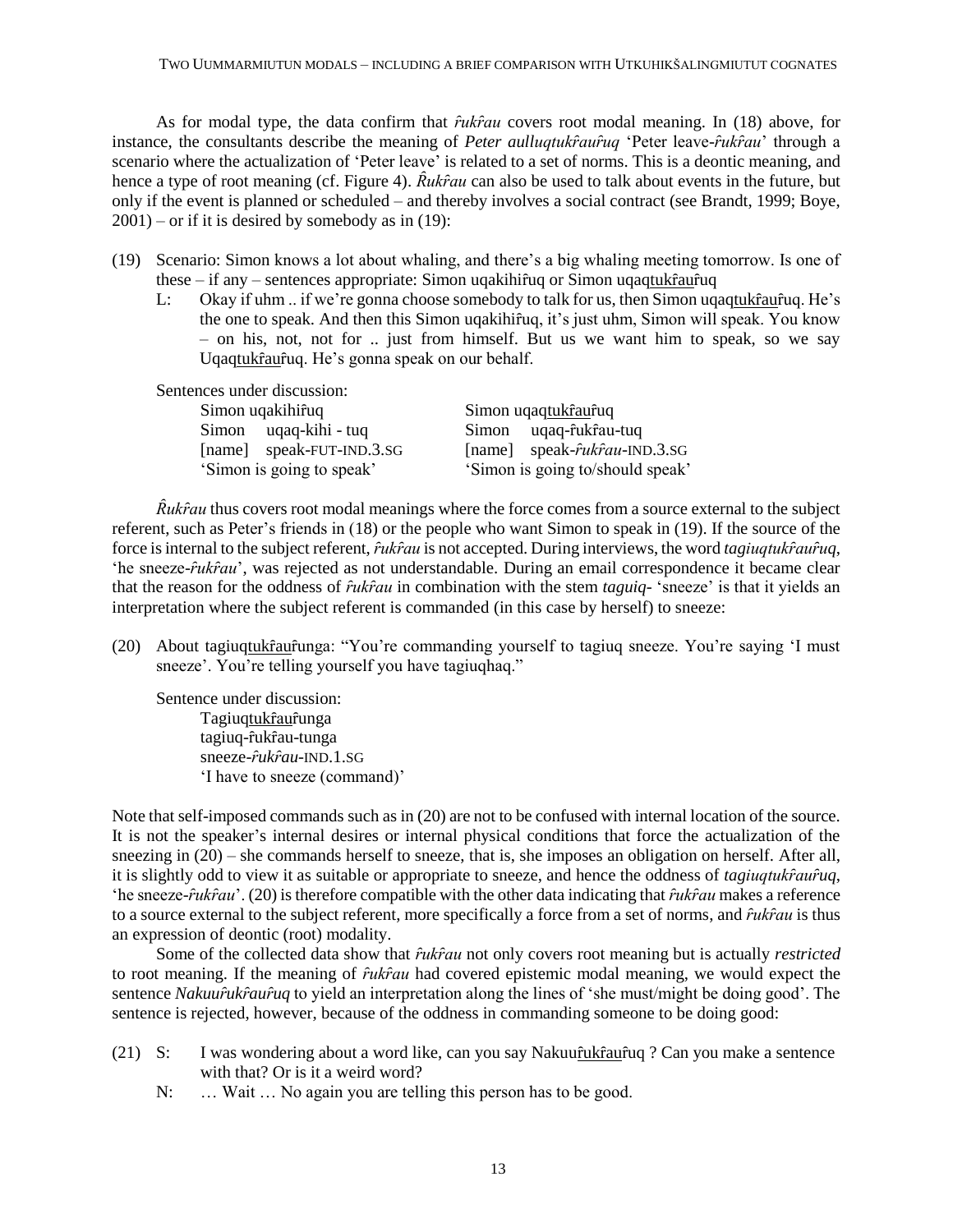- S: Has to be doing good or feeling good?
- N: Doing, doing good. Where could we boss somebody around haha!

Sentence under discussion:

 \* Nakuuȓukȓauȓuq naku-u-fukfau-tuq pleasure-be-*ȓukȓau*-IND.3.SG 'She has to be doing good'

Additional evidence that  $\hat{r}uk\hat{r}au$  is lexically restricted to root modal meaning is found in its combinatorial restrictions. Recall data (10−11) above which show that *fukfau* combines with negation in the opposite order from the epistemic modal *hungnaq*. If the lexically encoded meaning of *fukfau* had covered epistemic modality, we would have expected words like (11b) to be acceptable and simply yield an epistemic interpretation.

In spite of all the evidence that  $\hat{r}uk\hat{r}au$  is root modal only, it cannot be ignored that in some contexts *fukfau* does yield an epistemic interpretation, more specifically a hearsay evidential interpretation:

(22) J: Hialuktukfaufuq is ... uhh ... You, you're seeing the .. somebody you heard the news and .. that gonna rain. But, you're saying .. Hialuktukfaufuq because you heard this, the news. [..] But me I could tell you, Hialukihiruq, because I've seen the clouds.

- S: And then I can tell somebody else Hialuktuk $\hat{r}$ au $\hat{r}$ uq ?<sup>17</sup>
- J: … uhhh .. You heard it from me, yeah.

Sentences under discussion:

| Hila hialuktukfaufuq |                                       |                   | Hila hialukkihifuq        |  |
|----------------------|---------------------------------------|-------------------|---------------------------|--|
| hila                 | hialuk-rtukrau-tuq                    |                   | hila hialuk-kihi-tuq      |  |
|                      | weather rain- <i>fukfau</i> -IND.3.SG |                   | weather rain-FUT-IND.3.SG |  |
|                      | 'It's gonna rain' (I heard)           | 'It's gonna rain' |                           |  |

Partial normative force modals which are used to express hearsay evidential meaning are also found in Germanic Indo-European languages. The modal auxiliaries *sollen* 'should' and *skulle* 'should' in German and Danish are used to express (subject external) obligations as well as hearsay evidentiality (e.g., Öhlschläger, 1989: 233–234; Palmer, 2001: 42; Eide, 2005: 32; Boye, 2012: 156). This lexical polyfunctionality is also found in the Finno-Urgic languages Estonian and Finnish (Kehayov & Leesik, 2009: 374). There is though an important difference between the situation of the Germanic auxiliaries and Uummarmiutun *ȓukȓau*: German *sollen* 'should' and Danish *skulle* 'should' conventionally encode hearsay evidential meaning in addition to root modal meaning. That is, both meanings are part of the expressions' lexical semantics. The evidential uses of Uummarmiutun  $\hat{r}uk\hat{r}au$ , on the other hand, are best analyzed as context specific interpretations, that is implicatures or pragmatic extensions, rather than part of the semantics. The first argument for this analysis is that not all speakers seem to associate  $\hat{r}$ uk $\hat{r}$ au with epistemic interpretations at all. This is evident from (21) above, and (23) below:

- (23) S: I was curious about this sentence here, if I say Hialuktukfaufuq uvlupak. Can I say that if I hear on the weather forecast ..
	- N: No.

 $\overline{a}$ 

<sup>&</sup>lt;sup>17</sup> It should be noted that here I ask whether I myself – who is not a speaker of the language – can use the sentence in question. People tend to be less strict when it comes to correcting the language of outsiders, and hence it could be that the consultant would in fact not accept the sentence if uttered by a native speaker of the language. Note also that she hesitates before confirming that I could say the sentence in the given context. On the other hand, it is important to keep in mind that the Elders working on the project – and especially J – were very willing to let me know when a sentence was wrong, even when I asked whether I myself could say the sentence. See for instance (9) and (16).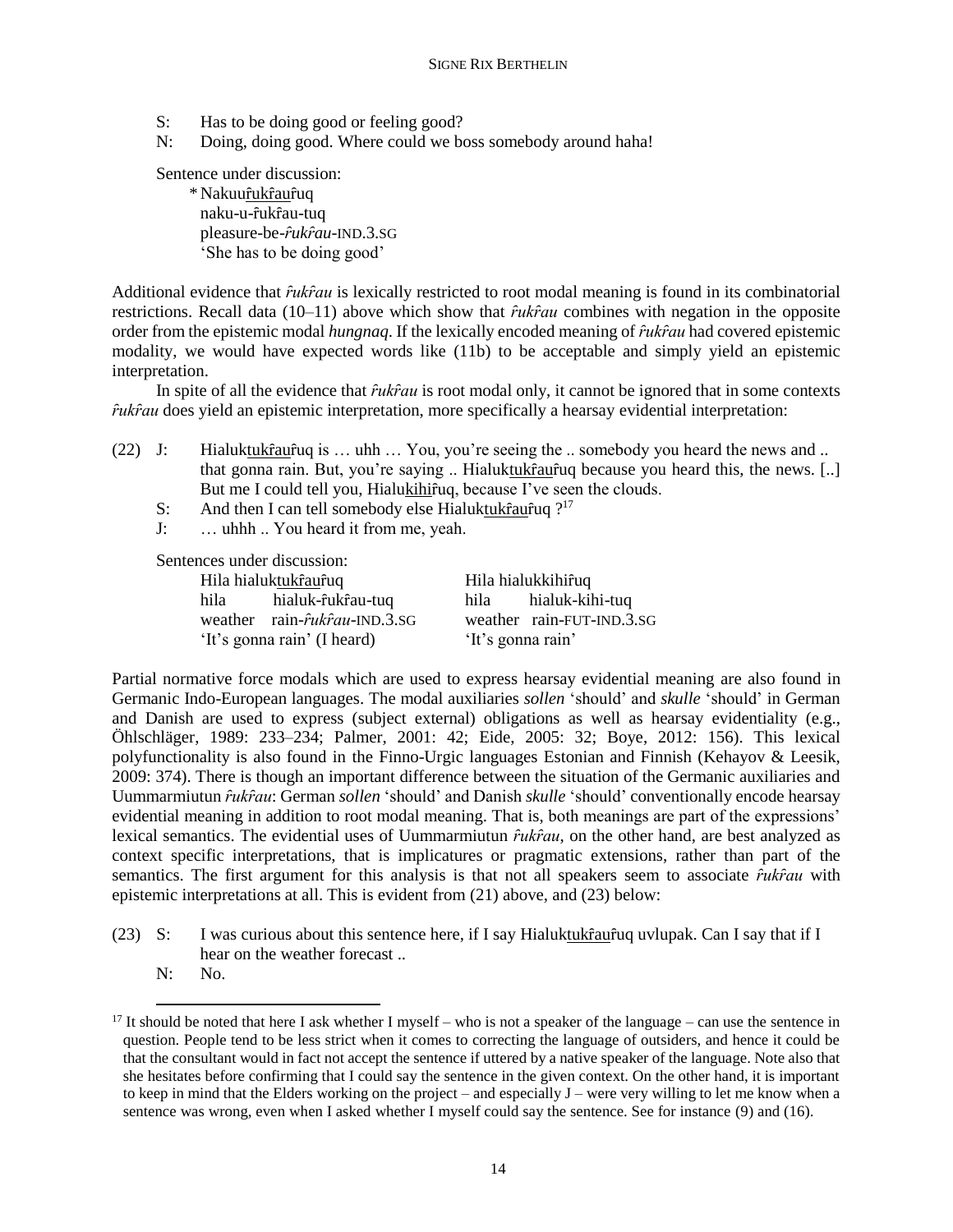- S: No?
- N: No. You're, you're making it rain, you. You're the boss of the rain. Hialuktukfaufuq. .. uh .. now it's up to you if you want it to rain .. or not.

Sentence under discussion:

| Hialuktukrauruq                                     | uvlupak |
|-----------------------------------------------------|---------|
| hialuk- fukfau-tuq                                  | uvlupak |
| rain- <i>fukfau</i> -IND.3.SG                       | today   |
| * 'It's gonna rain (heard on the weather forecast)' |         |

On another occasion, N rejected *Hialuktukraur<sup>uq</sup>* altogether and said: "I can't say to the rain, honestly this rain has to rain because I said so. I can't. I'm not the boss of the .. hahah!". If hearsay evidential meaning had been part of the lexically (i.e. conventionally) encoded meaning of *fukfau*, such interpretations would arguably be available to all speakers. The other argument that it is not appropriate to analyze evidential meaning as part of *fukfau*'s semantics is data like (11) above. Those data indicate that the lexical knowledge about *fukfau* restricts this postbase from occurring in the epistemic slot. The occasional evidential meaning of *ȓukȓau* is thus not encoded. The remainder of the section gives a brief account of why some people accept evidential interpretations of  $\hat{r}$ *uk* $\hat{r}$ *au* while others do not.

Word meaning is flexible, and under the right contextual circumstances, a word which conventionally encodes for instance 'saint' can be used to express a meaning more similar to 'a very kind person' (see Wilson & Carston, 2007):

(24) My teacher is a saint.

Because humans are geared towards determining what speakers intend to communicate to us, we look to contextual cues to establish, for instance, how the speaker of (24) intends us to interpret her description of her teacher (see Sperber & Wilson, 1986/1995). Even if we have never heard the word *saint* being used to described regular people, we may still be capable of extending the meaning of *saint* from 'a person with a certain religious status' to 'a very kind person' (ibid.; Falkum, 2011, 2015). That is, we are likely to infer what the speaker had in mind by activating knowledge about saints and hypotheses about what they could have in common with the speaker's teacher (Sperber & Wilson, 1986/1995). Some people of a speech community may have automatized this pragmatic route of inference and very quickly access the metaphorical or metonymical interpretation of *saint* (see Falkum, 2015). Later on, the 'very kind person' interpretation of *saint* may become conventionalized to the extent that it is appropriately analyzed as part of the lexical meaning of *saint* on a par with the 'person with a certain religious status'-meaning (ibid.). Let us return to Uummarmiutun *fukfau* with this in mind. The hypothesis is that the encoded root meaning of *fukfau* 'external source imposes partial force towards actualization of the event' in some contexts is extended into the evidential meaning 'external source justifies the verification of the proposition' (e.g., speaker heard from an Elder that it is going to rain (ref. (22)). Both meanings include the notion of an external source, namely norms or other peoples' statements. This nevertheless does not mean that all speakers of a speech community find the same pragmatic routes to be easily available, if the extended meaning is novel or not very much in use. It may be that the pragmatic route used to infer the evidential meaning becomes routinized and then later on the evidential interpretations are so easily available that they become part of the meaning conventionally associated with  $\hat{r}uk\hat{r}au$ . At the present stage of Uummarmiutun, however, the evidential uses of *fukfau* are not appropriately analyzed as part of the lexical semantic meaning since a) these interpretations are not accepted by all speakers (ref. (23)), and b) the lexical knowledge about *fukfau* renders words with *fukfau* in the epistemic slot odd (ref. (11–12)). The occasionally available hearsay evidential interpretations of utterances with *fukfau* are rather results from pragmatic inference.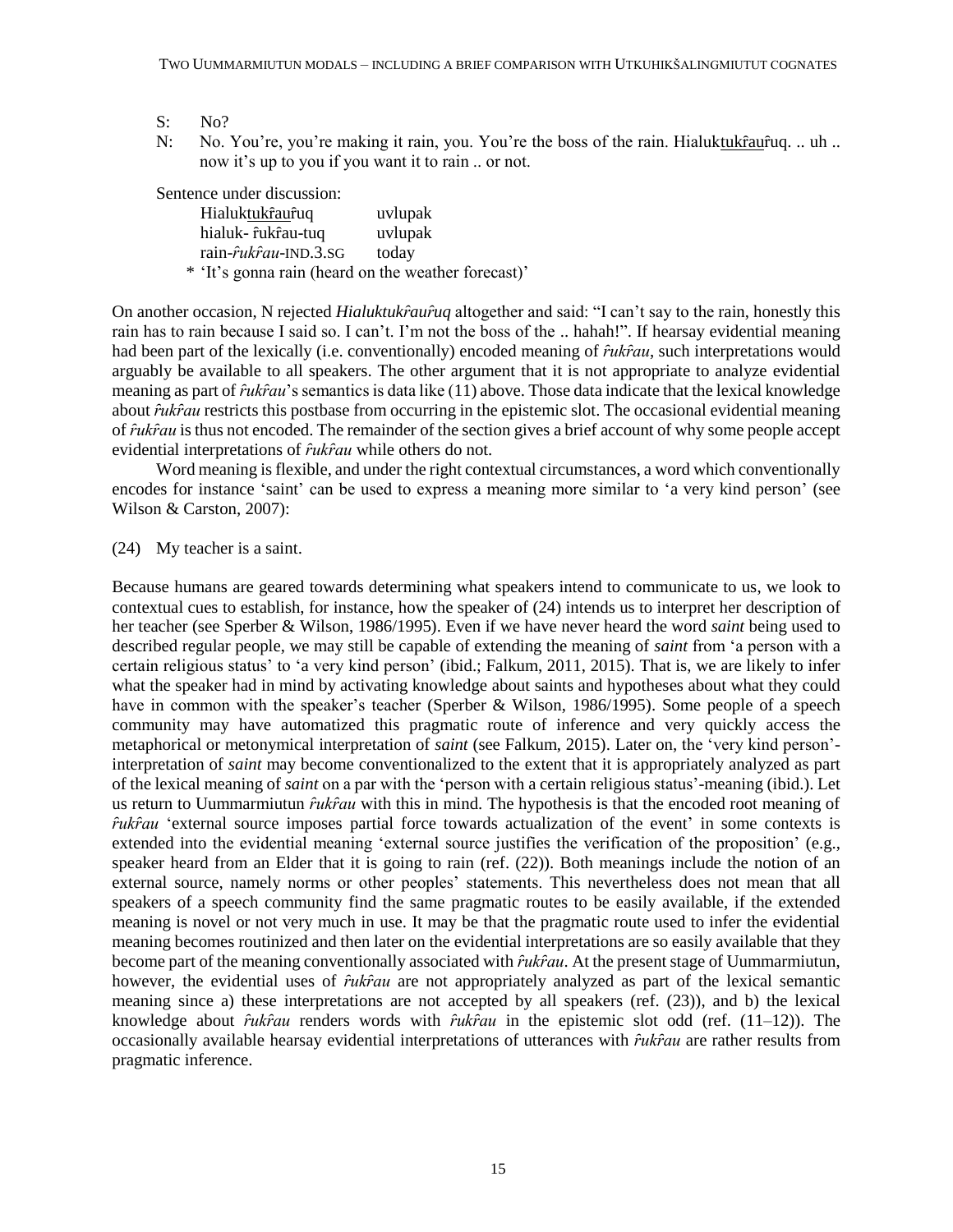# 6 Comparison with Utkuhikšalingmiutut cognates

Like *hungnaq* and *ȓukȓau*, Utkuhikšalingmiutut *jungnaq* and *řukšau* are indeed modal expressions, but they do not cover the exact same meanings as Uummarmiutun *hungnaq* and *ȓukȓau*.

The Utkuhikšalingmiutut postbase *jungnaq* is described in the dictionary entry as 'can X; be able to X; might X' (Briggs et. al, 2015: 181). 'Be able to' is a neutral root force ('dynamic modality') notion (ref. (25)), and 'might' is a neutral epistemic force notion (ref. (26)).

 $(25)$   $\triangleleft\triangle\zeta^{a}$ <sub>Q</sub> $5b$ Crc

Aigungnaqtagit ai-gungnaq-tagit fetch-be.able.to-PART.1.SG.SUBJ.2.SG.OBJ 'I can fetch you' (Root) (Briggs et al. 2015: 181)

- 5P√csp 1° 0 5b 75b (26) a. Qiatqiigungnaqtuq qia-tqik-gungnaq-tuq cry-again-might-PART.3.SG 'She might cry again' (Epistemic)
	- ๛๛๛๛๛๛ b. Niringngitsunga'man niri-ngngit-sungaq-'man eat-not-might-CAUS.3.SG 'It might not be eaten' (Epistemic) (Briggs et al. 2015: 182)

Contrary to Uummarmiutun *hungnaq*, the meaning of Utkuhikšalingmiutut *jungnaq* thus covers root modality as well as epistemic modality. And contrary to *hungnaq*, *jungnaq* is restricted to neutral force only, judging from Briggs et al. (2015). The meanings covered by *hungnaq* and *jungnaq* respectively are summarized in Table 3:

| Root    |                                | Epistemic               |                                |
|---------|--------------------------------|-------------------------|--------------------------------|
| Neutral | Utkuhikšalingmiutut<br>jungnaq | Uummarmiutun<br>hungnaq | Utkuhikšalingmiutut<br>jungnaq |
| Partial |                                | Uummarmiutun<br>hungnaq |                                |

*Table 3: Meanings covered by Uummarmiutun hungnaq and Utkuhikšalingmiutut jungnaq*

Another interesting factor that occurs when we compare *hungnaq* and *jungnaq* has to do with restrictions on relational order within the verb (i.e. scope). Recall from §5.1 that *hungnaq* needs to occur in the slot appropriate for epistemic meaning, which means that *hungnaq* needs to occur *after* the negation postbase. The data in (10) is repeated here as (27) for convenience: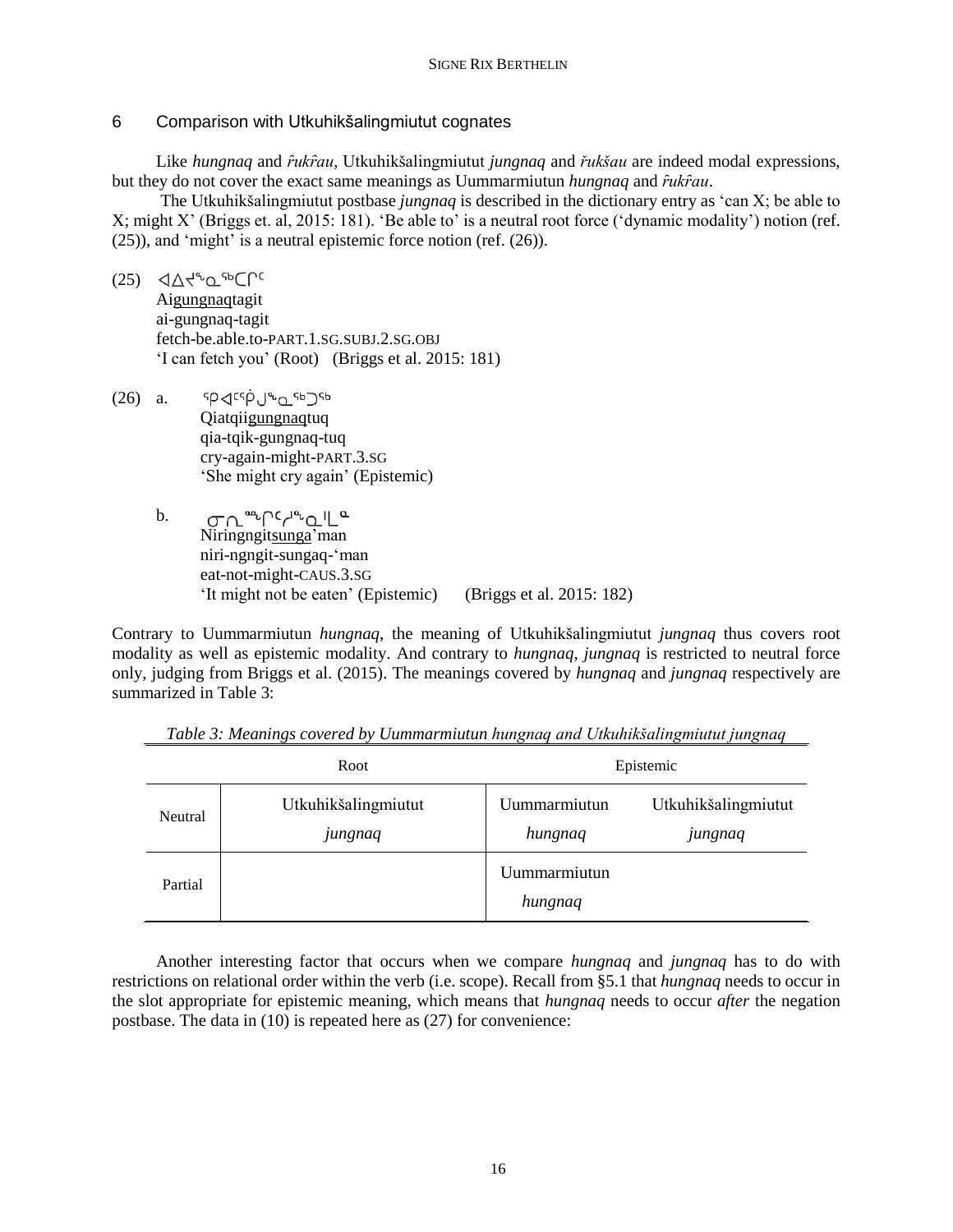- (27) a. Accepted: *nngit + hungnaq* Aningitchungnaqtuq ani-nngit-hungnaq-tuq leave-NEG-maybe-IND.3.SG 'Maybe he didn't leave.'
	- b. Rejected: *hungnaq +.nngit* \* Anihungnanngitchuq ani-hungnaq-nngit-tuq leave-*hungnaq*-NEG-IND.3.SG

Utkuhikšalingmiutut *jungnaq*, on the other hand, covers root as well as epistemic meaning and should hence be allowed in the slots appropriate for both of these meanings. That is, we should expect that *jungnaq* can either proceed or precede negation, and that the chosen order serves to disambiguate between root meaning and epistemic meaning. This is exactly what we find. According to Briggs et al., the order of the postbases affects the meaning of *jungnaq*: when *jungnaq* co-occurs with the postbase *ngngit* 'not'; *ngngit*+*jungnaq* means 'might not', and *jungnaq*+*ngngit* means 'cannot' (2015: 183). Table 4 illustrates the pattern:

*Table 4: Uummarmiutun hungnaq and Utkuhikšalingmiutut jungnaq in combinations with negation*

| Uummarmiutun        | $nngit + hungnaq$   | Epistemic: Maybe not |
|---------------------|---------------------|----------------------|
|                     | hungnaq $+$ nngit   |                      |
| Utkuhikšalingmiutut | $n$ gngit + jungnaq | Epistemic: Might not |
|                     | $j$ ungnaq + ngngit | Root:<br>Cannot      |

Also Utkuhikšalingmiutut *řukšau* displays slightly different properties than its Uummarmiutun cognate. The dictionary entry for Utkuhikšalingmiutut *řukšau* describes its meaning as 'should X, I hope/wish that X, probably X' (Briggs et. al, 2015: 512). As it appears, Utkuhikšalingmiutut *řukšau* lexically encodes a meaning similar to Uummarmiutun  $\hat{r}$ uk $\hat{r}$ au, namely root force from a subject external source:

<sup>49</sup><9√<sup>4</sup>כלה (28) ב-Q Ilipqałuktukšauvuq ili-pqa-łuk-řukšau-řutit put.away-state-wish.intsifier-should-DECL.3.SG 'It should really be put away' (Root) (Briggs et. al 2015: 512)

Unlike Uummarmiutun *ȓukȓau*, however, Utkuhikšalingmiutut *řukšau* seems to have an epistemic meaning – epistemic modality – as part of its lexical semantics. Briggs et al. compare *řukšau* with English *should* in that it may be used to express desire or obligation for the event to happen, or to express probability (2015: 513):

(29) a. ひりくいついしくい Ikajuqtukšauřuq ikajuq-řukšau-řuq help-should-PART.3.SG 'I think she is helping' (Epistemic)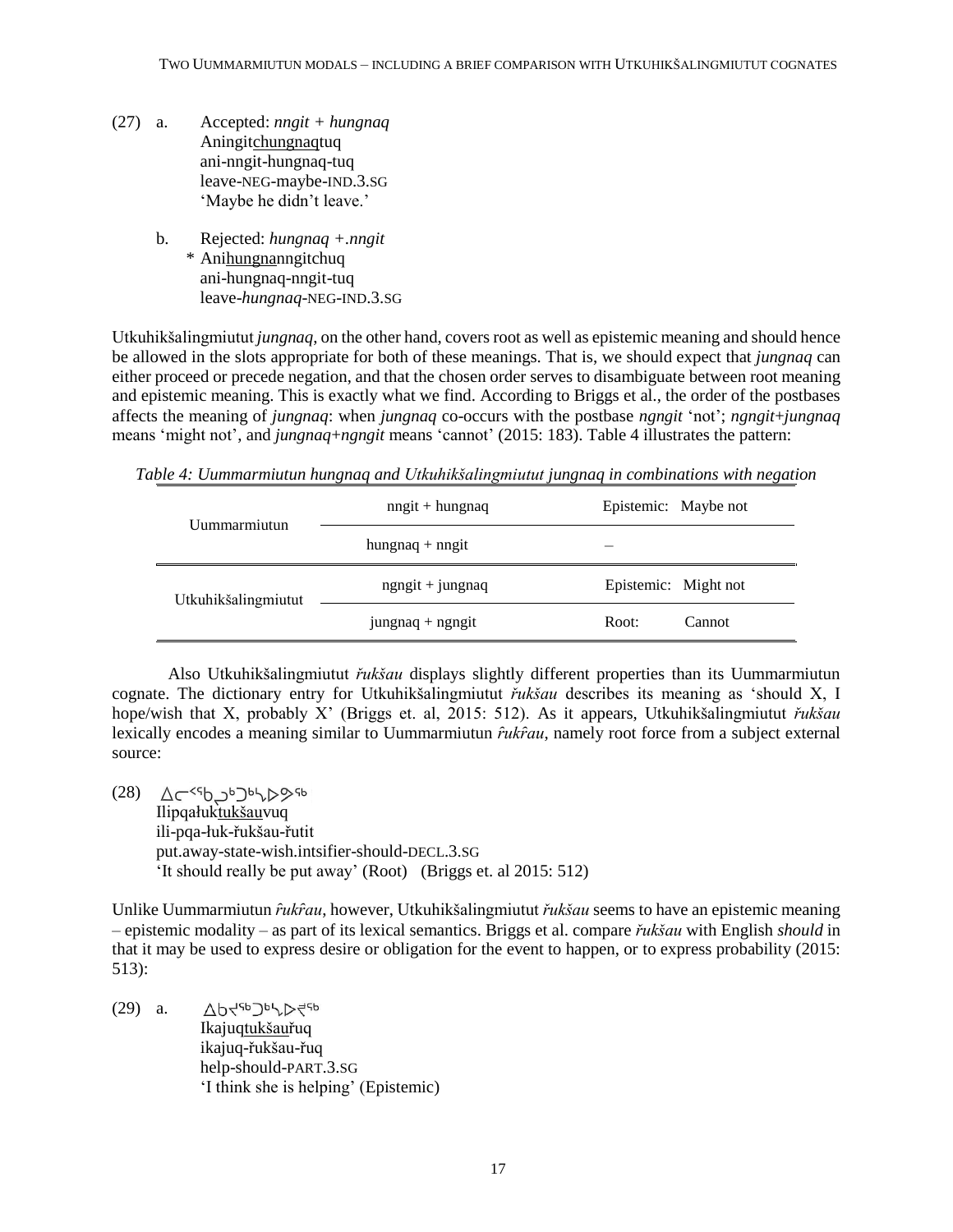VPVU4p/D4Uc b. Ikpigiřukšauřutit ikpigi-řukšau-řutit be.aware-should*-*PART.2.SG 'You should (i.e. will probably) be aware' (Epistemic) (Briggs et al. 2015: 513)

Since Briggs et al. (2015) list the epistemic meaning of *řukšau* within the dictionary entry, there is reason to believe that this meaning is a conventional (i.e., lexicalized) part of *řukšau* rather than a context specific interpretation resulting from ad hoc pragmatic inference and extension of the root meaning.

Recall that words with *jungnaq* yield an epistemic meaning when *jungnaq* scopes over negation and a root meaning when negation scopes over *jungnaq*. From this we would expect that a word with *řukšau* would be disambiguated in a similar fashion such that we get a root interpretation when negation scopes over *řukšau*. This is however not the case, judging from Briggs et al. (2015). There is one example in Briggs et al. (2015) where *řukšau* combines with negation. In this example, the negation scopes over *řukšau* and judging from the translation in Briggs et al. (ibid.) the word seems to yield an epistemic interpretation:

**(30)**  $\Delta b \prec^{5b} \Delta b \prec \sim \sim \sim 35b$ Ikajuqtukšaungngittuq ikajuq-tukšau-ngngit-tuq help-*řukšau*-NEG-PART.3.SG 'I guess she's not helping' Implying: though I wish she would. (Briggs et al.  $2015:513$ )<sup>18</sup>

(30) may suggest that *řukšau* is syntactically restricted to the slot before negation regardless of the interpretation. <sup>19</sup> A possible implication of this is that restrictions on relational order do not provide waterproof evidence of semantic restrictions – at least not on their own. However, this should not disregard the findings pertaining to *jungnaq* since the interpretation of this postbase apparently *is* sensitive to relational order. Also, the findings pertaining to combinatorial restrictions on Uummarmiutun *hungnaq* and *ȓukȓau* should not be disregarded due to the existence of (30). In other words, if relational order plays a role for a given postbase – in terms of restrictions on the permitted order or in terms of effects on the interpretation – these tests can be used to identify properties of that given postbase. If, on the other hand, the given postbase is syntactically restricted to a certain slot regardless of interpretation (as *řukšau* might be), the semantic analysis of such postbase simply has to rely on other types of data, such as data on which interpretations it can be used to convey. Even if (30) could cast doubt on the validity of the combination data on Uummarmiutun *fukfau*, it is still clear that this postbase is not as conventionally associated with an epistemic meaning as Utkuhikšalingmiutut *řukšau* is. As we saw above, the consultants in (21) and (23) indicate that *fukfau* is less appropriate for conveying epistemic meaning, whereas Briggs et al. (2015) indicate that Utkuhikšalingmiutut *řukšau* is.

We can now add Uummarmiutun  $\hat{r}uk\hat{r}au$  and Utkuhikšalingmiutut  $\hat{r}uk\hat{s}au$  to the comparison table. The table summarizes the differences in terms of which semantic spaces are covered by the respective expressions in Uummarmiutun and Utkuhikšalingmiutut:

 $\ddot{\phantom{a}}$ 

 $18$  My own segmentation and glossing. The translation is from Briggs et al. (2015).

<sup>19</sup> Another logically possible hypothesis is of course that *řukšau* yields epistemic interpretations when it scopes under negation (as in (30)), and root interpretations when it scopes higher than negation. In that case, the disambiguation of *řukšau* based on scope yields opposite results from a disambiguation of *jungnaq* based on scope. No example is available where *řukšau* scopes higher than negation, and hence the hypothesis cannot be tested at the moment of writing. Nevertheless, the hypothesis appears highly unlikely given a) what is known about scope in Inuktut in general (see Fortescue, 1980, 261, 272; §2 in the present paper), and b) how the interpretation of *jungnaq* is affected by scope.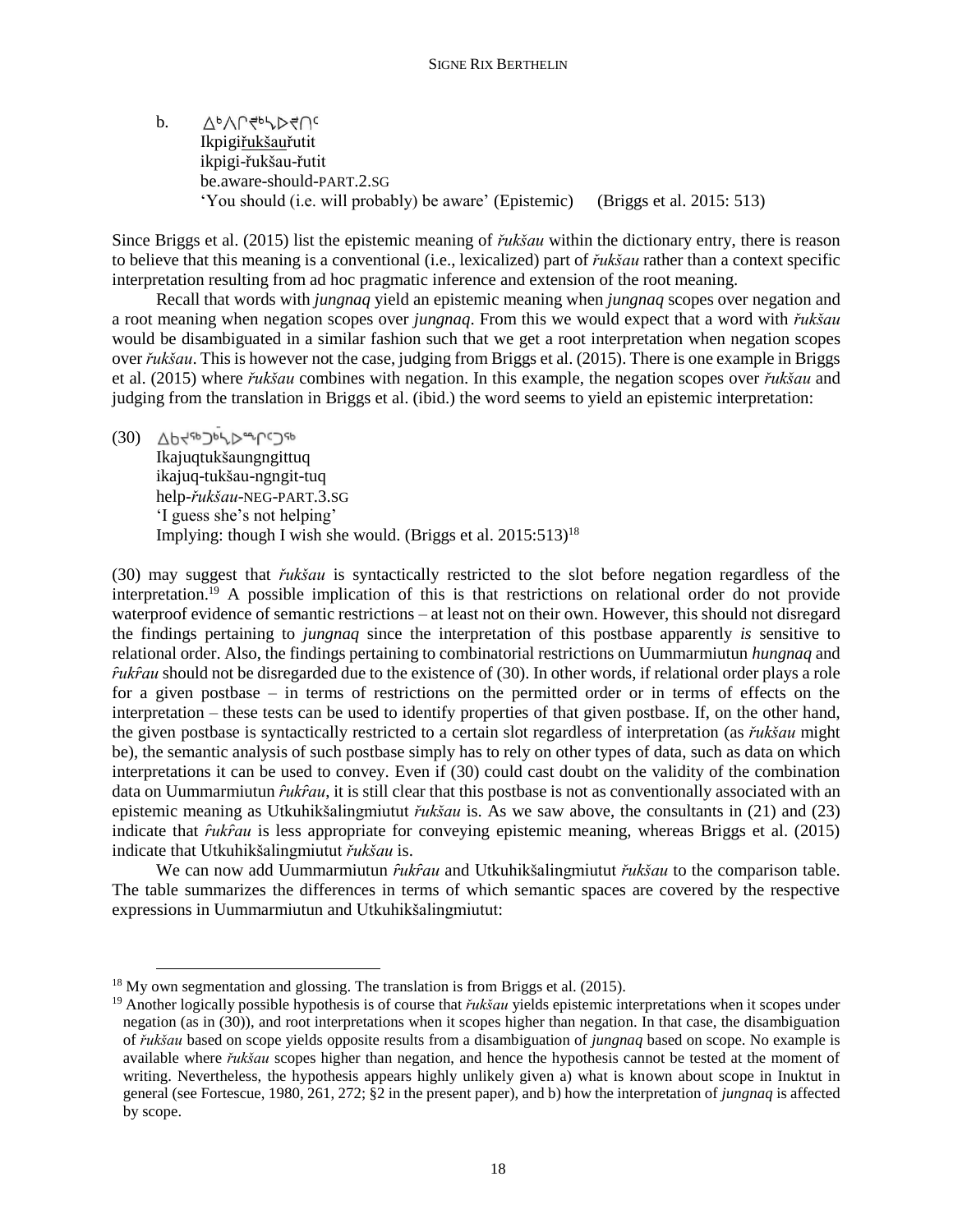| Root    |                        | Epistemic                      |                         |                                |
|---------|------------------------|--------------------------------|-------------------------|--------------------------------|
| Neutral |                        | Utkuhikšalingmiutut<br>jungnaq | Uummarmiutun<br>hungnaq | Utkuhikšalingmiutut<br>jungnaq |
| Partial | Uummarmiutun<br>rukrau | Utkuhikšalingmiutut<br>řukšau  | Uummarmiutun<br>hungnaq | Utkuhikšalingmiutut<br>řukšau  |

*Table 5: Meanings covered by Uummarmiutun hungnaq and ȓukȓau, and Utkuhikšalingmiutut jungnaq and řukšau*

As can be read from the table: *jungnaq* and *hungnaq* both cover the neutral epistemic force. Uummarmiutun *hungnaq* moreover covers partial epistemic force, whereas Utkuhikšalingmiutut *jungnaq* covers neutral root force. Uummarmiutun *fukfau* is lexically restricted to partial root force. The meaning of Utkuhikšalingmiutut *řukšau* also covers partial epistemic force in addition to partial root force.

# 7 Conclusions

Languages differ in terms of whether and to what extent their inventory of modals display rootepistemic overlap. Based on knowledge shared by Panigavluk, Mangilaluk and Kavakłuk, the paper has shown that the Uummarmiutun modals *hungnaq* and  $\hat{r}$ *ukrau* do not display lexical root-epistemic overlap. Unlike many Indo-European modals, Uummarmiutun modals restrict modal type lexically; *hungnaq* is for epistemic modality only, and *fukfau* is for root modal meaning, more specifically deontic modality.  $\hat{R}ukfau$ could be on a path to conventionalize the hearsay evidential interpretations which are sometimes available for an utterance with *fukfau*. These cases are, however, better analyzed as results of pragmatic extension of the lexically encoded root meaning. The paper has also demonstrated that *hungnaq* covers more than one modal force, namely neutral and partial force. These forces are traditionally understood as 'possibility' and 'necessity'. With the force taxonomy from Boye (2012), *hungnaq*'s force restriction is appropriately described as 'less than full' force. This force taxonomy thereby offers a precise force notion to include in a semantic proposal for *hungnaq* (see Berthelin, 2017, for a full semantic and pragmatic account).

With an overview of the meanings covered by *hungnaq* and *fukfau* in hand plus Briggs et al.'s (2015) Utkuhikšalingmiutut postbase dictionary, the paper has shed light on subtle differences between Uummarmiutun *hungnaq* and *ȓukȓau* and Utkuhikšalingmiutut *jungnaq* and *řukšau*. As shown in Table 5, *hungnaq* and *jungnaq* are similar in that they both cover neutral epistemic force meaning. They differ, however, in that *hungnaq* also covers *partial* epistemic force, while *jungnaq* also covers neutral *root* force. In other words, Utkuhikšalingmiutut *jungnaq* displays root-epistemic overlap, while Uummarmiutun *hungnaq* is an epistemic variable force modal. Uummarmiutun *ȓukȓau* and Utkuhikšalingmiutut *řukšau* both cover partial root force, and *řukšau* moreover covers partial *epistemic* force. Again, Utkuhikšalingmiutut displays root-epistemic overlap on the lexical level, whereas Uummarmiutun does not.

The comparison also revealed interesting differences in syntactic restrictions on *hungnaq* and *jungnaq*. Because Uummarmiutun *hungnaq* is lexically restricted to epistemic meaning, it is also syntactically restricted to the slot for epistemic meaning in the verbal word, and it can only scope over negation. Utkuhikšalingmiutut *jungnaq*, on the other hand, is not lexically restricted to a certain modal type, and hence it may occur in different slots. The slot in which *jungnaq* occurs provides information on how to interpret the postbase (see Briggs et al. 2015), that is as either root or epistemic modality.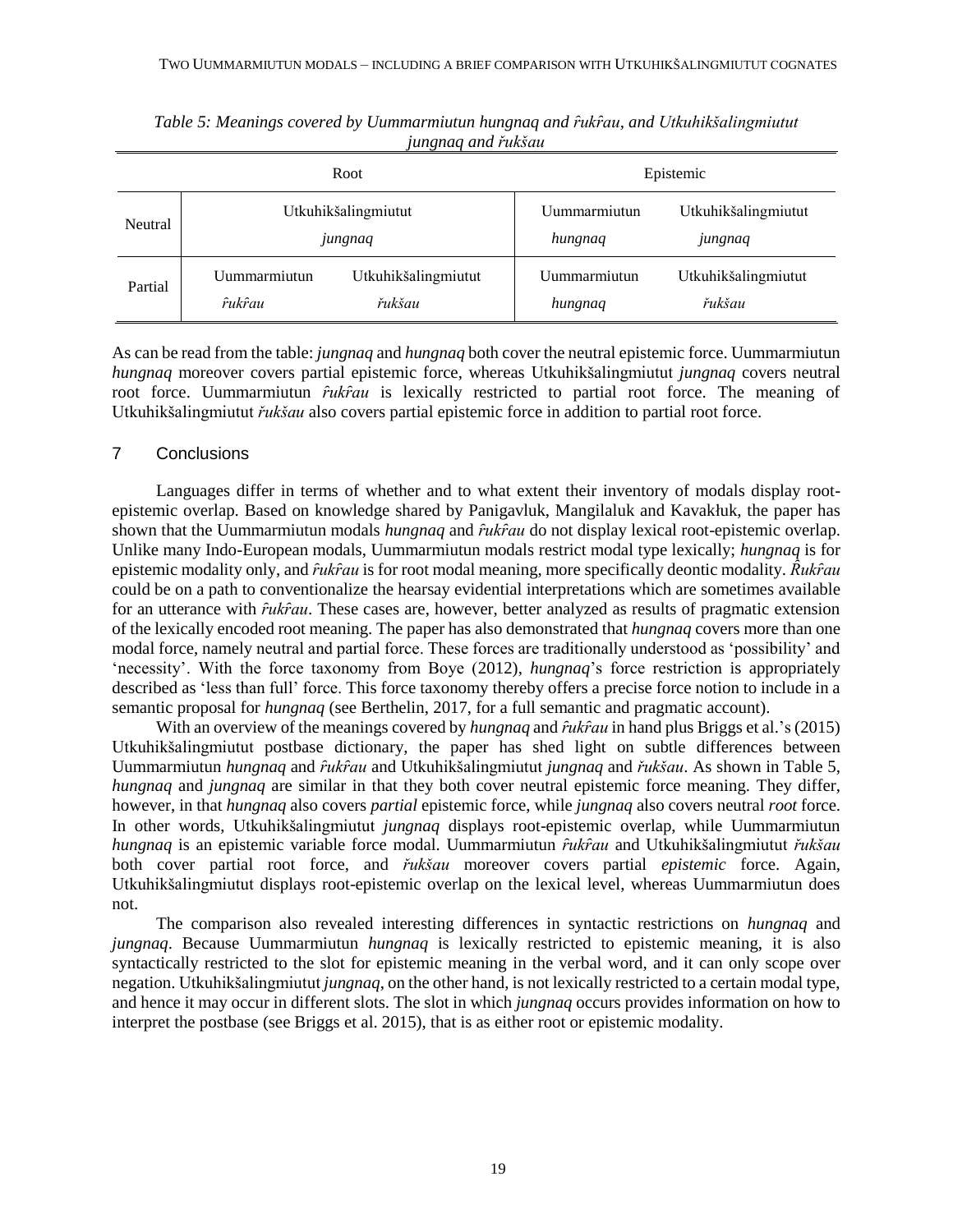# References

- Anderson, G. D. S. & Harrison, D. K. (1999). *Tyvan*. Languages of the World/Materials. München: Lincom Europa.
- Arctic Governance (2016). *Inuvialuit Final Agreement*. Retrieved from http://www.arcticgovernance.org/inuvialuit-final-agreement.4881121-137746.html [Accessed December 2016]
- Arnold, C., Stephenson, W., Simpson, B., & Ho, Z. (Ed.). (2011). *Tiamani: at that Time. Inuvialuit Timeline Visual Guide*. Inuvialuit Regional Corporation, Inuvik NT. Available through Inuvialuit Regional Corporation (2017) http://www.irc.inuvialuit.com/inuvialuit-history [Accessed January 2017]
- Auwera, J. Van der, & Ammann, A. (2013). Overlap between Situational and Epistemic Modal Marking. In M. S. Dryer, & Haspelmath. M. (Ed.), *The World Atlas of Language Structures Online*. Leipzig: Max Planck Institute for Evolutionary Anthropology. Retrieved from http://wals.info/chapter/76 [Accessed April 2016]
- Auwera, J. Van der, Kehayov, P. D. & Vittrant, A. (2009). Acquisitive modals. In L. Hogeweg, de Hoop, H. & Malchukov, A. (Ed.), *Cross-linguistic Semantics of Tense, Aspect, and Modality* (pp. 271–302). John Benjamins Publishing Company.
- Berthelin, S. R. (2017). *The Semantics and Pragmatics of Uummarmiutun Modals*. Doctoral Dissertation, Norwegian University of Science and Technology.
- Bochnak, M. R. & Matthewson, L. (2015). Introduction. In M. R. Bochnak & Matthewson, L. (Ed.), *Methodologies in Semantic Fieldwork* (pp. 1–10). Oxford University Press.
- Bohnemeyer, J. (2015). A Practical Epistemology for Semantic Elicitation in the Field and Elsewhere. In M. Bochnak & L. Matthewson, (Ed.), *Methodologies in Semantic Fieldwork* (pp.13–46). Oxford University Press.
- Boye, K. (2001). The Force-Dynamic Core Meaning of Danish Modal Verbs. *Acta Linguistica Hafniensia, vol. 33*. The Linguistic Circle of Copenhagen.
- Boye, K. (2005). Modality and the concept of force-dynamic potential. In A. Klinge & H. Müller (Ed.), *Modality: studies in form and function* (pp. 49–80)*.* Equinox Publishing Ltd, SW.
- Boye, K. (2012a). *Epistemic meaning: A crosslinguistic and functional-cognitive study*. Mouton de Gruyter, Berlin.
- Brandt, S. (1999). *Modal Verbs in Danish*. Travaux de Cercle Linguistique de Copenhauge XXX, C.A. Reitzel, Copenhagen.
- Briggs, J. L., Johns, A., & Cook, C. (2015). *Utkuhikšalingmiut Uqauhiitigut Uqauhiliurut – Dictionary of Utkuhiksalingmiut Inuktitut Postbase Suffixes*. Nunavut Arctic College. Iqaluit.
- Deal, A. R. (2011). Modals without Scales. *Language, 87*(3), 559–585. DOI: https://doi.org/10.1353/lan.2011.0060
- Dorais, J. L. (2010). *The Language of the Inuit - Syntax, Semantics, and Society in the Arctic*. McGill-Queen's University Press.
- Eide, K. M. (2005). *Norwegian Modals*. Berlin: Mouton de Gruyter.
- Falkum, I. L. (2011). *The Semantics and Pragmatics of Polysemy: A Relevance-Theoretic Account* (Doctoral dissertation). University College London.
- Falkum, I. L. (2015). The *how* and *why* of polysemy: A pragmatic account. *Lingua, vol*. *157*, 83–99. doi: https://doi.org/10.1016/j.lingua.2014.11.004
- Fintel, K. Von, (2006). Modality and Language. In D. M. Borchert (Ed.), *Encyclopedia of Philosophy* (2nd ed., pp. 20–27). Detroit: MacMillan Reference USA.
- Fintel, K. Von, & Gillies, A. (2010). Must ... stay ... strong! *Natural Language Semantics, vol. 18*, 351– 383.
- Fortescue, M. D. (1980). Affix-ordering in West Greenlandic derivational processes. *International Journal of American Linguistics*, *46*(4), 259–278.
- Fortescue, M. D. (1983). *A Comparative Manual of Affixes for the Inuit Dialects of Greenland, Canada and Alaska*. Copenhagen: Nyt Nordisk Forlag.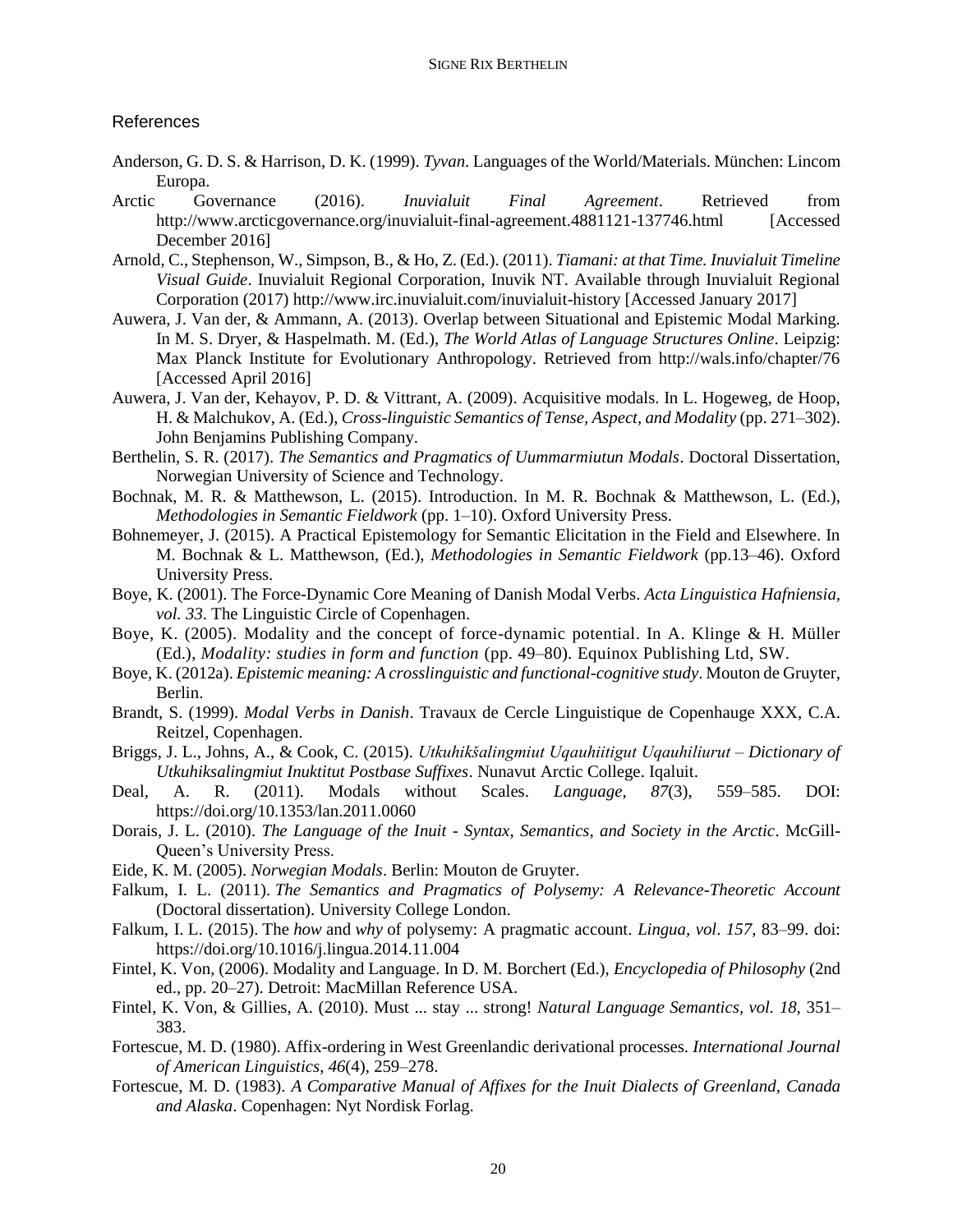Fortescue, M. D. (1984). *West Greenlandic*. London: Croom Helm.

- Gary, J. O. & Gamal-Eldin, S. (1982). *Cairene Egyptian Colloquial Arabic*. Amsterdam: North-Holland.
- Groefsema, M. (1995). Can, may, must and should: A Relevance theoretic account. *Journal of Linguistics, 31*(1), 53–79.
- Inuvialuit Regional Corporation. (2017a). *Inuvialuit Final Agreement*. Retrieved from http://www.irc.inuvialuit.com/inuvialuit-final-agreement [Accessed February 2017]
- Inuvialuit Regional Corporation. (2017b). *Language*. Retrieved from http://www.irc.inuvialuit.com/language-0 [Accessed February 2017]
- Johns, A. (1999). On the Lexical Semantics of Affixal Meaning 'want' in Inuktitut. *International Journal of American Linguistics*, *65*(2), 176–200.
- Johns, A. (2014). Derivational Morphology in Eskimo-Aleut. In R. Lieber & P. Štekaur (Ed.), *The Oxford Handbook of Derivational Morphology* (pp. 702–723). Oxford Handbooks. Oxford University Press.
- Kehayov, P. D. & Leesik, R. T. (2009). Modal verbs in Balto Finnic. In B. Hansen & F. de Haan (Ed.), *Modals in the languages of Europe* (pp. 363–401). Berlin & New York: Mouton de Gruyter.
- Kratzer, A. (1981). The Notional Category of Modality. In H. J. Eikmeyer & H. Rieser (Ed.), *Words, Worlds, and Contexts. New Approaches in Word Semantics* (pp. 38–74). Berlin: de Gruyter.
- Kratzer, A. (2012). *Modals and Conditionals. New and Revised Perspectives*. Oxford University Press.
- Li, C. N. & Thompson, S. A. (1981). *Mandarin Chinese: a Functional Reference Grammar*. Berkeley: University of California Press.
- Lowe, R. (1984). *Uummarmiut Uqalungiha Mumikhitchifutingit: Basic Uummarmiut Eskimo Dictionary*, Inuvik, Northwest Territories, Committee for Original Peoples Entitlement.
- Lowe, R. (1985a). *Uummarmiut Uqalungiha Ilihauřřutikřangit: Basic Uummarmiut Eskimo Grammar*, Inuvik, Northwest Territories, Committee for Original Peoples Entitlement.
- Lyons, J. (1977). *Semantics, vol II*. London: Cambridge University Press.
- MacLean, E. A. (1986a). *North Slope Iñupiaq Grammar: First Year* (3rd ed.). Fairbanks, Alaska Native Language Center University of Alaska, Fairbanks.
- MacLean, E. A. (2014). *Iñupiatun Uqaluit Taniktun Sivuninit/Iñupiaq to English Dictionary*. University of Alaska Press.
- Matthewson, L. (2004). On the Methodology of Semantic Fieldwork. *International Journal of American Linguistics*, *70*(4), 369–415.
- Matthewson, L. (2010). On Apparently Non-Modal Evidentials. In O. Bonami & P. Cabredo Hofherr, *Empirical Issues in Syntax and Semantics* (pp. 333–357). Retrieved from http://lingserver.arts.ubc.ca/linguistics/sites/default/files/MatthewsonCSSPpaperrevised.pdf [Accessed May 2014]
- Matthewson, L. (2013). Gitksan Modals. *International Journal of American Linguistics, vol. 79*, 349–394.
- Matthewson, L., Rullmann, H. & Davis, H. (2007). Evidentials as Epistemic Modals: Evidence from St'at'imcets. *The Linguistic Variation Yearbook* 7. Retrieved from http://faculty.arts.ubc.ca/lmatthewson/pdf/evidentiality.pdf [Accessed May 2014]
- Mitchell, T. F. & Al-Hassan, S. A. (1994). *Modality, Mood and Aspect in Spoken Arabic (with special reference to Egypt and the Levant)*. London / New York: Kegan Paul.
- Nagai, T. (2006). *Agentive and Partitive Verb Bases in North Alaskan Iñupiaq* (Doctoral dissertation). University of Alaska, Fairbanks.
- Nuckholls, J. & Michael, L. (2012). Evidentials and evidential strategies in interactional and socio-cultural context. In J. Nuckolls & L. Michael (Ed.) *Evidentiality in Interaction* (pp. 181–188). *Special Issue of Pragmatics and Society, 3*(2).
- Nuyts, J. (2001a). *Epistemic Modality, Language, and Conceptualization: A cognitive-pragmatic perspective*. John Benjamins Publishing Company.
- Oehler, A. C. (2012). *Inuvialuit Language and Identity: Perspectives on the Symboloc Meaning of Inuvialuktun in the Canadian Western Arctic* (MA Thesis). University of British Columbia.
- Öhlschläger, G. (1989). *Zur Syntax und Semantik der Modalverben des Deutshcen*. Niemeyer Verlag, Tübingen.